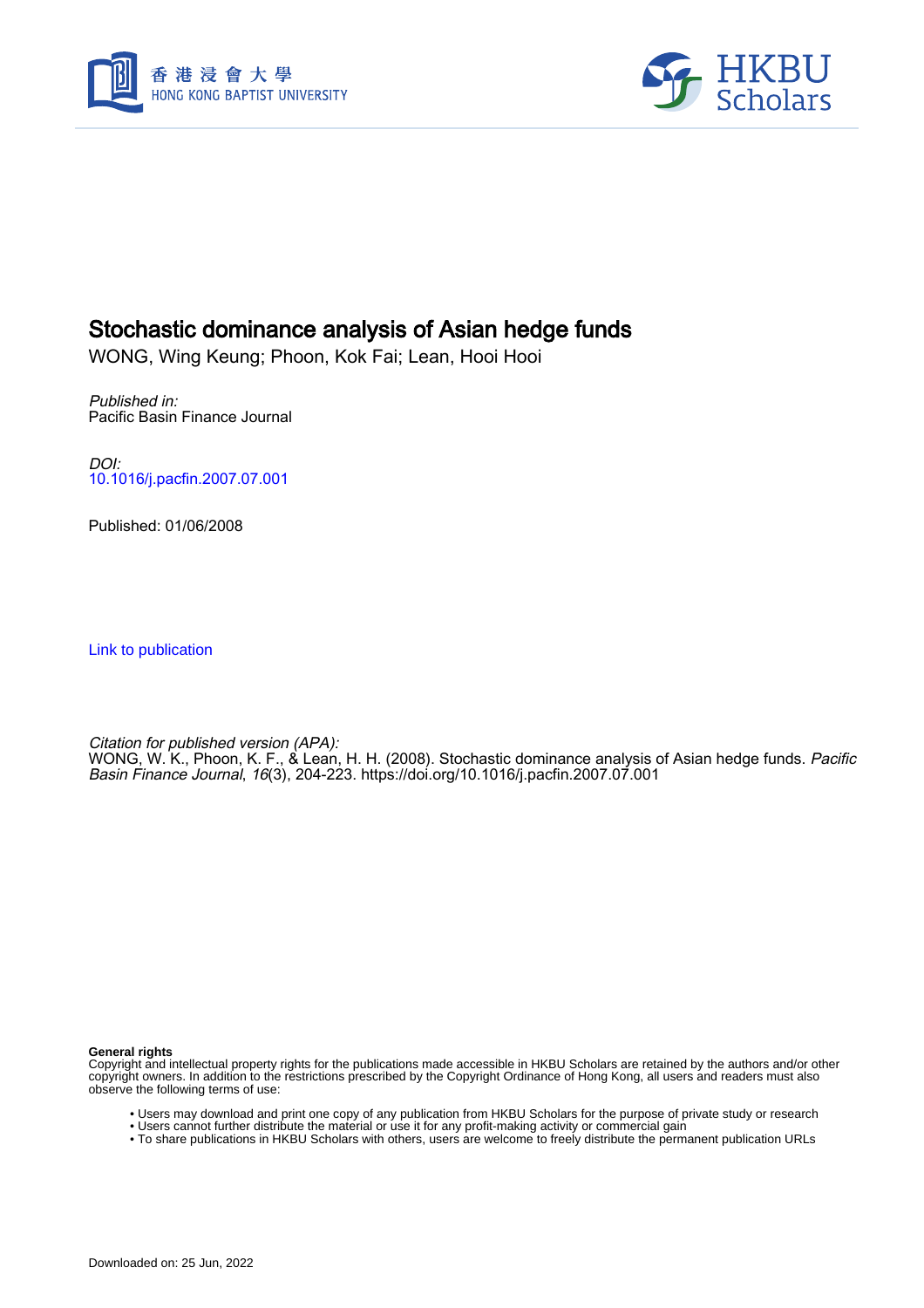# Stochastic Dominance Analysis of Asian Hedge Funds:

Wing-Keung Wong<sup>a</sup> Kok Fai Phoon<sup>b</sup> Hooi Hooi Lean<sup>c</sup>

*a Department of Economics, Hong Kong Baptist University WLB, Shaw Campus Kowloon Tong Hong Kong Tel: (852) 3411-7542 Fax: (852) 3411-5580 awong@hkbu.edu.hk b Department of Accounting and Finance, Monash University P.O. Box 197, Caulfield East, VIC 3145, Australia Tel: 613-9903-2792 Fax: 613-9903-2422 kokfai.phoon@buseco.monash.edu.au*

*c School of Social Science, Universiti Sains Malaysia 11800 Minden, Penang, Malaysia. Tel: 604-653-2663 Fax: 604-657-0918 leanmy@gmail.com*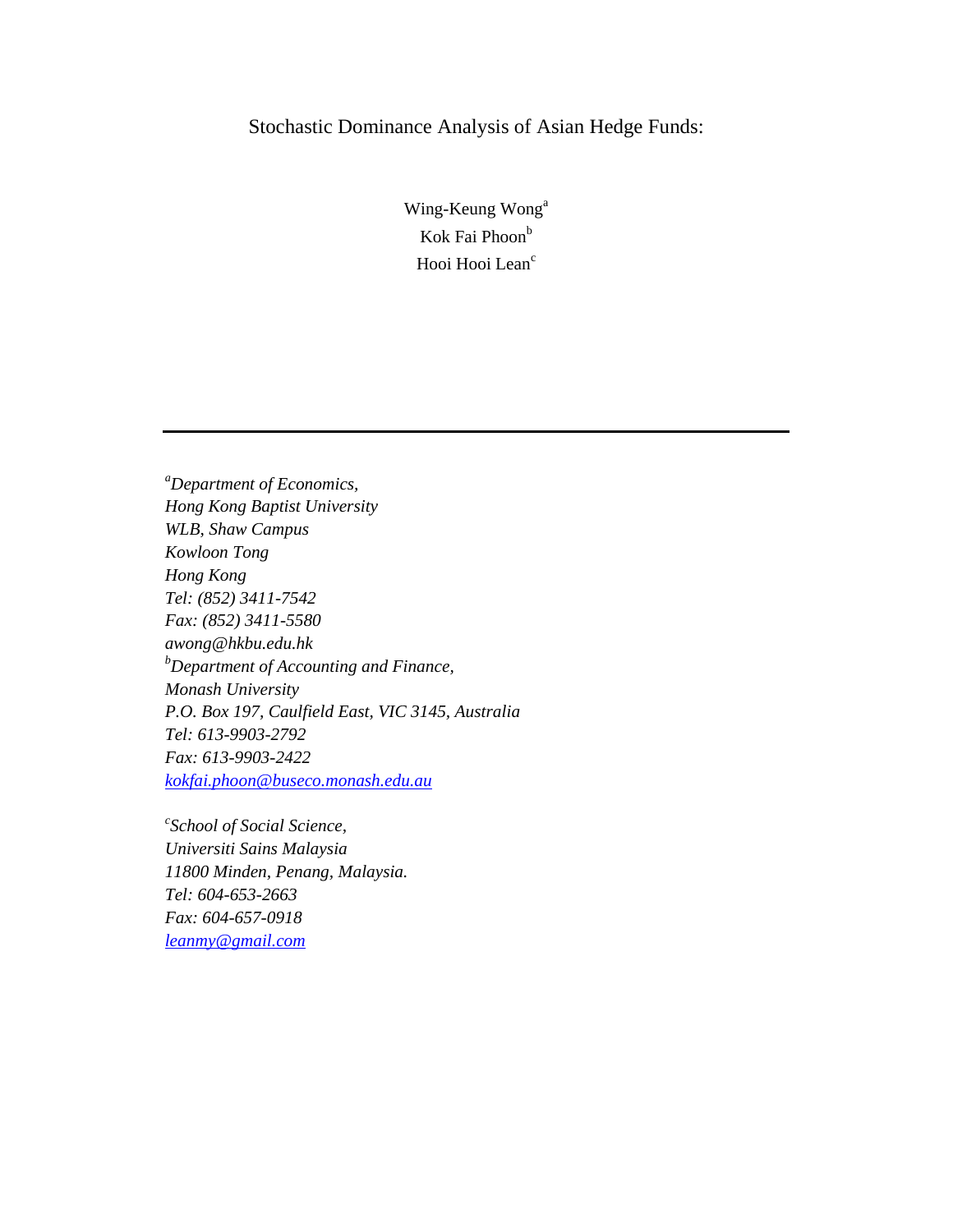# **Stochastic Dominance Analysis of Asian Hedge Funds**

#### **ABSTRACT**

We employ the stochastic dominance approach that utilizes the entire return distribution to rank the performance of Asian hedge funds as traditional mean-variance and CAPM approaches could be inappropriate given the nature of non-normal returns. We find both first-order and higher-order stochastic dominance relationships amongst the funds and conclude that investors would be better off by investing in the first-order dominant funds to maximize their expected wealth. By investing in higher-order dominant funds, risk-averse investors can maximize their expected utilities but not their wealth. In addition, we find the common characteristic for most pairs of funds is that one fund is preferred to another in the negative domain whereas the preference reverses in the positive domain. We conclude that the stochastic dominance approach is more appropriate compared with traditional approaches as a filter in hedge fund selection. Compared with traditional approaches, the SD approach, not only is assumption free, but also provides greater insights to the performance and risk inherent in a hedge fund's track record.

JEL Classification: G11, G15

Key words: hedge funds, stochastic dominance, risk-averse investors, performance measurement.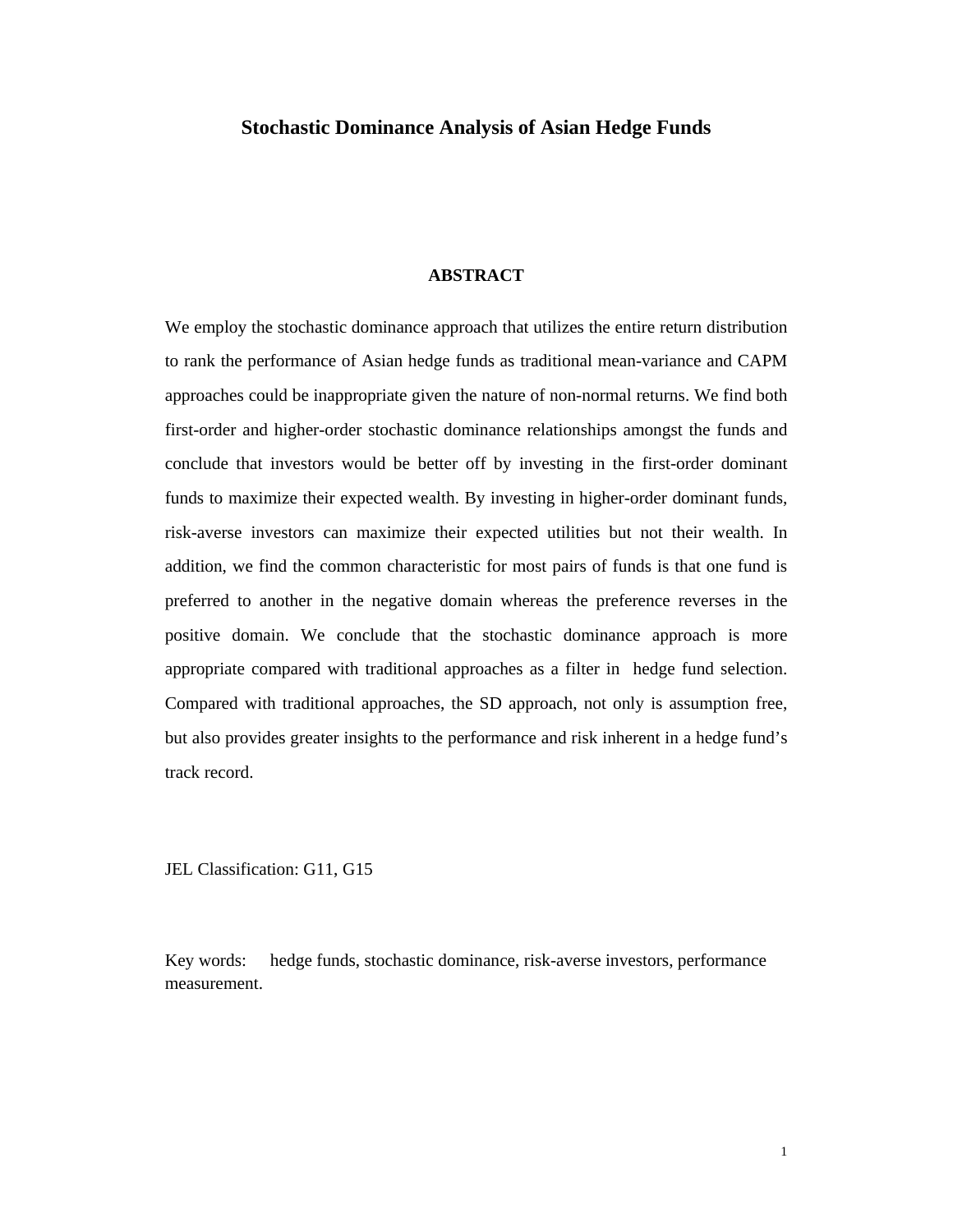#### **1. INTRODUCTION**

There is an increasing trend to include alternative investments in managed portfolios. An often cited reason is the diversification benefits obtained for doing so. Hedge funds as an alternative investment have become more popular among institutional investors. We have also seen financial institutions marketing hedge fund investments to retail investors. The hedge funds industry has experienced extraordinary growth over the last decade. Hedge funds that focus on investing in Asia have been established at an increasing pace. While, 30 new funds were established in 2000 and 20 in 2001, the Bank of Bermuda reported that 66 new hedge funds were started in Asia in 2002 and 90 in 2003. Most of the Asian hedge fund managers are located in Australia, Singapore, Hong Kong, and Japan, although several manage the Asian funds out of Europe or the U.S.

According to EurekaHedge, there are more than 520 hedge funds operating in Asia (including those in Japan and Australia), with assets under management estimated at more than US\$15 billion as of end 2004. Due to its relative small size compared with the global hedge fund industry (with assets under management in excess of US\$1 trillion), we expect strong growth of Asian hedge funds in the near future given the potential to provide diversification benefits along with strong growth in both the real and financial sectors in the Asian economies. This potential along with the general lack of transparency of hedge funds motivates us to understand Asian hedge funds performance, specifically to provide a methodology that is useful for investors to filter or rank potential investments based on their past performance. We note that future returns of hedge funds and their risk profile are not easily predicted using past data and as Kat and Menexe (2003) suggested, the benefit of a track record lies in the insights it provides in the performance on one fund's risk relative to that of another.

2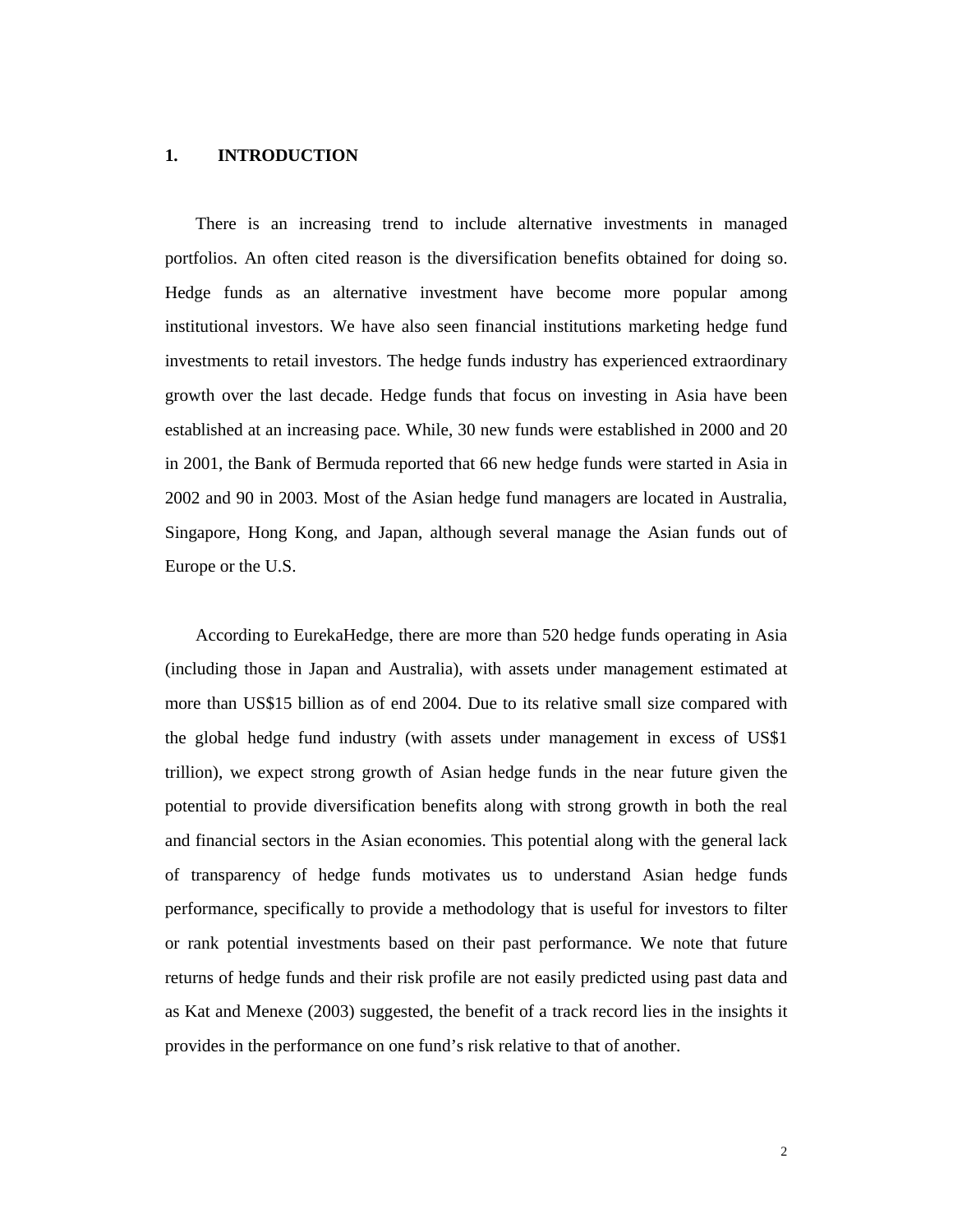Section 2 of this paper reviews the literature and motivates the analyses carried out. The data and methodologies employed are described in Section 3. Empirical results and their implications are presented in Section 4 and Section 5 concludes.

#### **2. LITERATURE REVIEW AND MOTIVATION**

Typically, hedge fund managers adopt investment strategies to provide absolute returns under different market conditions compared with traditional fund managers who manage relative to benchmarks. It is commonly believed that hedge funds can generate positive alphas and the returns provided are generally uncorrelated with the traditional asset classes. Hedge fund managers use a range of strategies to generate such returns. Fung and Hsieh (1999a) classified hedge fund strategies as directional (or market timing) and non-directional. The directional approach dynamically bets on the expected directions of the markets that fund managers will long or sell-short securities to capture gains from the advance and decline of their counterpart stocks or indices. In contrast, by exploiting structural anomalies in the financial market, the non-directional approach attempts to extract value from a set of embedded arbitrage opportunities within and across securities.

Comparing the performance of managed funds is not a straightforward task and the strategies employed by hedge fund managers have introduced new problems. Firstly, hedge funds including those that invest in Asia have low correlations with the traditional asset classes like stocks and bonds and attempt to offer protection in falling and/or volatile markets (Amenc et al., 2003). Hence, comparing hedge funds returns to standard market indices would be erroneous since hedge funds have an entirely different objective compared with traditional managed funds (Gregoriou et al., 2005). Contemporary finance advocates the use of the mean-variance (MV) criterion developed by Markowitz (1952) for portfolio construction and the capital asset pricing model (CAPM) statistics developed by Sharpe (1964), Treynor (1965) and Jensen (1969) for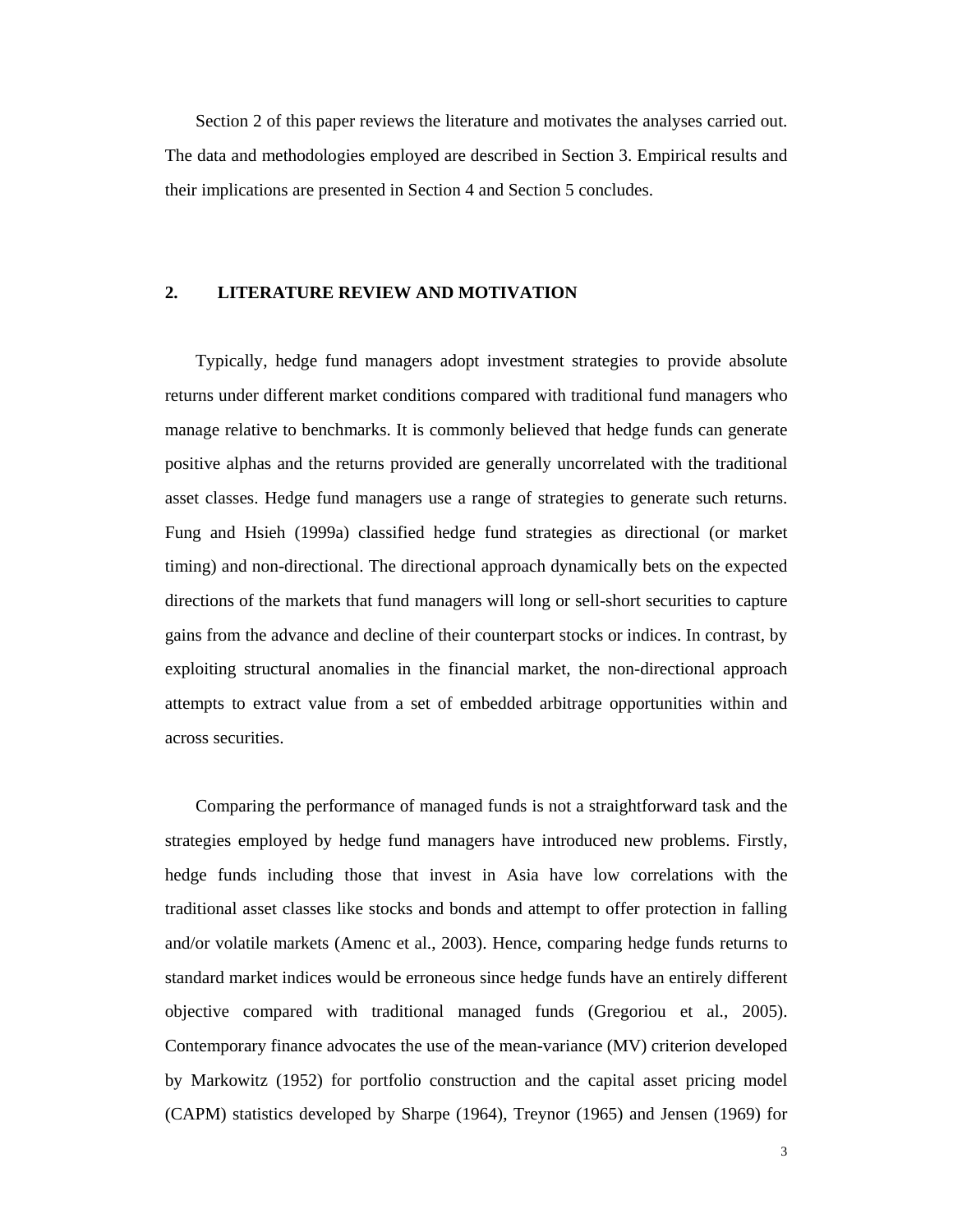managed funds performance evaluation. Many of the studies using such traditional measures (see, for example, Ackerman et al., 1999; Liang, 1999) conclude that hedge funds generate superior results.

Over the last decade, extensive empirical analyses had been carried out to determine the statistical properties of hedge fund returns. The conclusion of these studies is that hedge fund returns are generally more skewed and leptokurtic than expected if the underlying distribution is normally distributed. Lavinio (2000) argued that many hedge funds have distributions with fat-tails, and so normality assumptions on the distribution of hedge fund returns are generally not correct. Fung and Hsieh (2000) documented that hedge funds have fat tails resulting in a greater number of extreme events than one would normally anticipate. Brooks and Kat (2002) found that hedge fund index returns are not normally distributed. They argued that while hedge funds may offer relatively high means and low variances, such funds give investors both third and fourth moments attribute that are exactly the opposite to those that are desirable.

As the return distributions of hedge funds are generally non-normal, the MV criterion and the CAPM statistics may not be appropriate to assess the relative performance of hedge funds. Fung and Hsieh (1997) documented that measures such as the Sharpe ratio could pose problems due to the option-like returns that hedge funds generate. Kat (2003) noted that modern portfolio theory is too simplistic to deal with hedge funds. He maintained that Sharpe ratios and standard alphas could be misleading in analyzing such investments. This makes the use of traditional performance measures questionable.

Investors who use volatility as the sole measure of the riskiness of hedge fund returns could also be misled. While some hedge funds may have low standard deviation, this does not mean that they are relatively riskless. They may well harbor skewness and kurtosis, which make them risky. Furthermore, traditional Sharpe ratios usually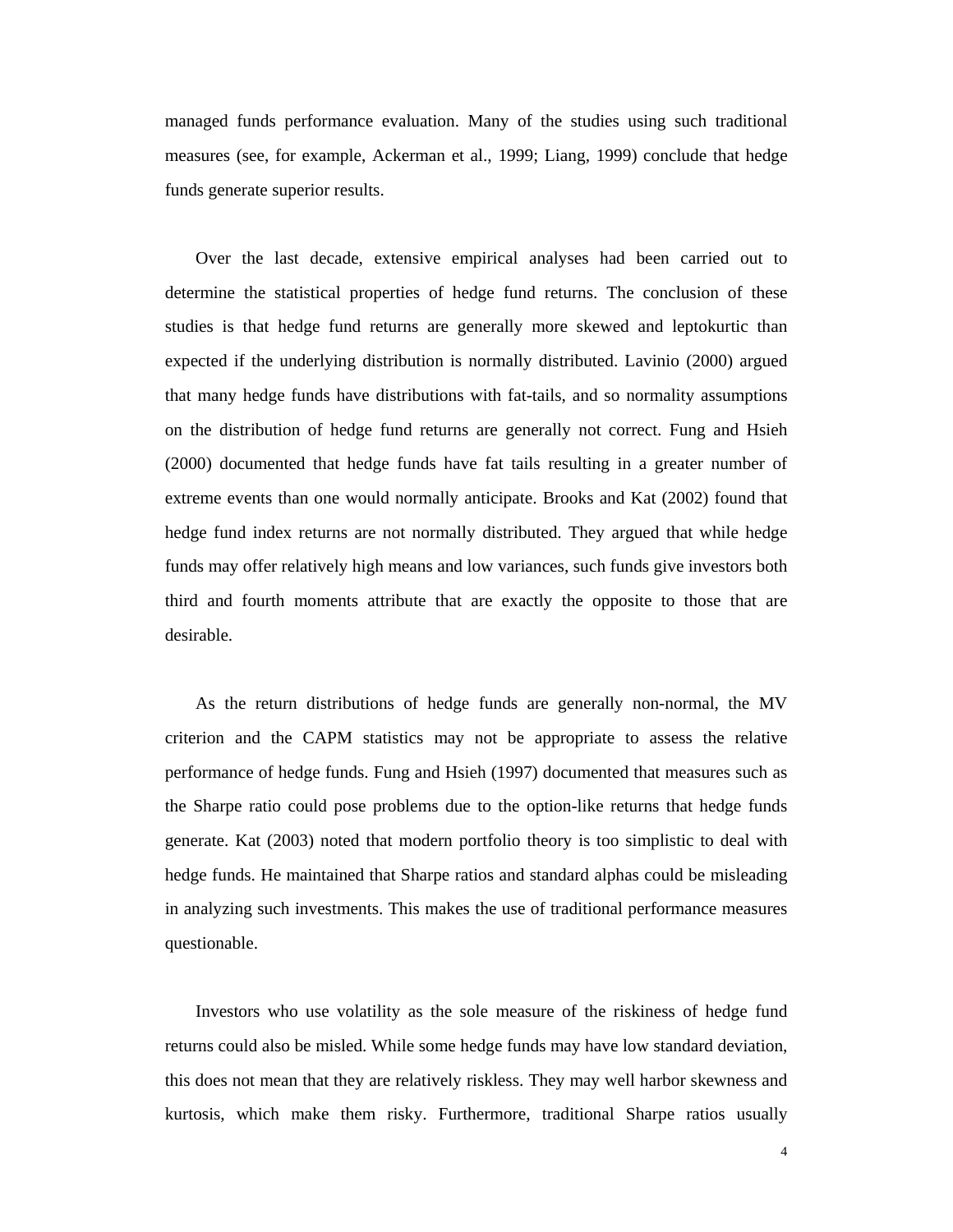overestimate fund performance due to negative skewness and leptokurtic returns (Brooks and Kat, 2002). As a starting point, our study first employs the MV criterion and CAPM statistics to investigate the performance of Asian hedge funds and some market indices. One finding is that hedge funds do not dominate the market indices used or vice versa further motivating the need to explore other alternative approaches to determine the benefits (if any) of including hedge funds in managed portfolios.

Given that traditional performance measures could provide erroneous results, many approaches have been offered as alternatives to evaluate hedge fund performance. Edwards and Caglayan (2001) and Gregoriou et al. (2002) used multifactor models to examine hedge fund performance. However, as dynamic trading strategies are employed by hedge funds, exposure to market factors is unlikely to be stable overtime. Multifactor models possess low predictive power. Furthermore, hedge funds are known as absolute return vehicles and their aim is to provide superior performance with low volatility in both bull and bear markets as opposed to comparing their relative performance to traditional market indices (Brealey and Kaplanis, 2001).

Regardless of the ability of existing and frequently used models to explain hedge fund returns, the dynamic trading strategies employed along with skewed returns distribution remains a problem for hedge fund performance evaluation. Some have proposed the use of longitudinal analyses to better describe temporal features of hedge fund performance. Brown et al. (2001) applied survival analysis to estimate the lifetimes of hedge funds and found that these are affected by factors such as their size, their performance and their redemption period. Getmansky et al. (2004) examined the illiquidity exposure of hedge funds. Agarwal and Naik (2004) proposed a general asset class factor model comprising of option-based and buy-and-hold strategies to benchmark hedge fund performance.

On the other hand, studies have applied the Value-at-Risk (VaR) and conditional-VaR (CVaR) (see for example, Jorion, 2000; Rockafellar and Uryasev, 2000, 2002;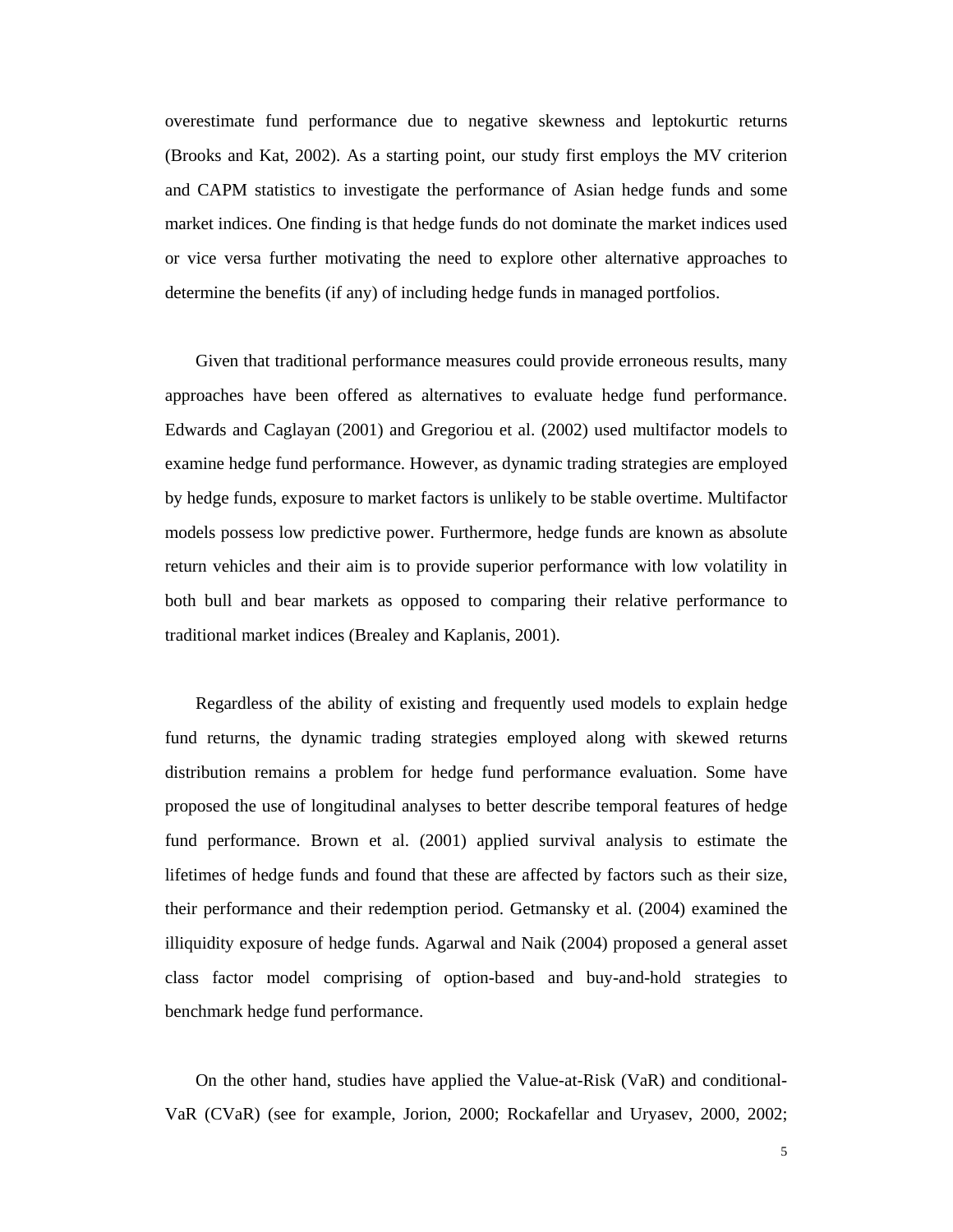Alexander and Baptista, 2002, 2004) methodology to hedge funds. Lhabitant (2001) reported factor model-based VaR figures for some hedge funds. Gupta and Liang (2005) examined the risk characteristics and capital adequacy of hedge funds through the VaR approach. They showed that VaR-based measures are superior to traditional risk measures like standard deviation of returns and leverage ratios, in capturing hedge fund risk. However, Ogryczak and Ruszczynski (2002), Leitner (2005) and Ma and Wong (2006) noted that stochastic dominance (SD) approach is superior as whatever information obtained by applying VaR and CVaR could be obtained by the SD approach.

Recently, Gregoriou et al.  $(2005)^1$  applied data envelopment analysis (DEA) to evaluate the performance of different classes of hedge funds. It is a useful tool for ranking self appraised and peer group appraised hedge funds. Lee et al. (2006) introduced a practical non-linear approach based on first and cross-moments analyses in up and down markets to assess the risk and performance of Asian hedge funds. They found that while all funds provide diversification in the sense that they are not perfectly correlated with market index returns, few funds provide downside protection along with upside capture that is assumed to be preferred by investors. They found that funds having these preferred attributes provided returns that are not, on average, significantly less than those that do not provide such preferred attributes. The same data sample was used in our paper. We have found that selected funds provide both stochastic dominating returns as well as funds that provide upside capture and downside protection, as well as stability in volatile condition at insignificant cost.

The search for performance measures for hedge funds is an on-going process. We recommend the SD approach that allows investors to appropriately rank fund performance without the need for strong assumptions on investors' utility function or the return distribution of asset returns. SD rules offer superior criteria on which to base

 $\overline{a}$ 

<sup>1</sup> Gregoriou et al., (2005) provided a detailed literature review of hedge fund performance measures.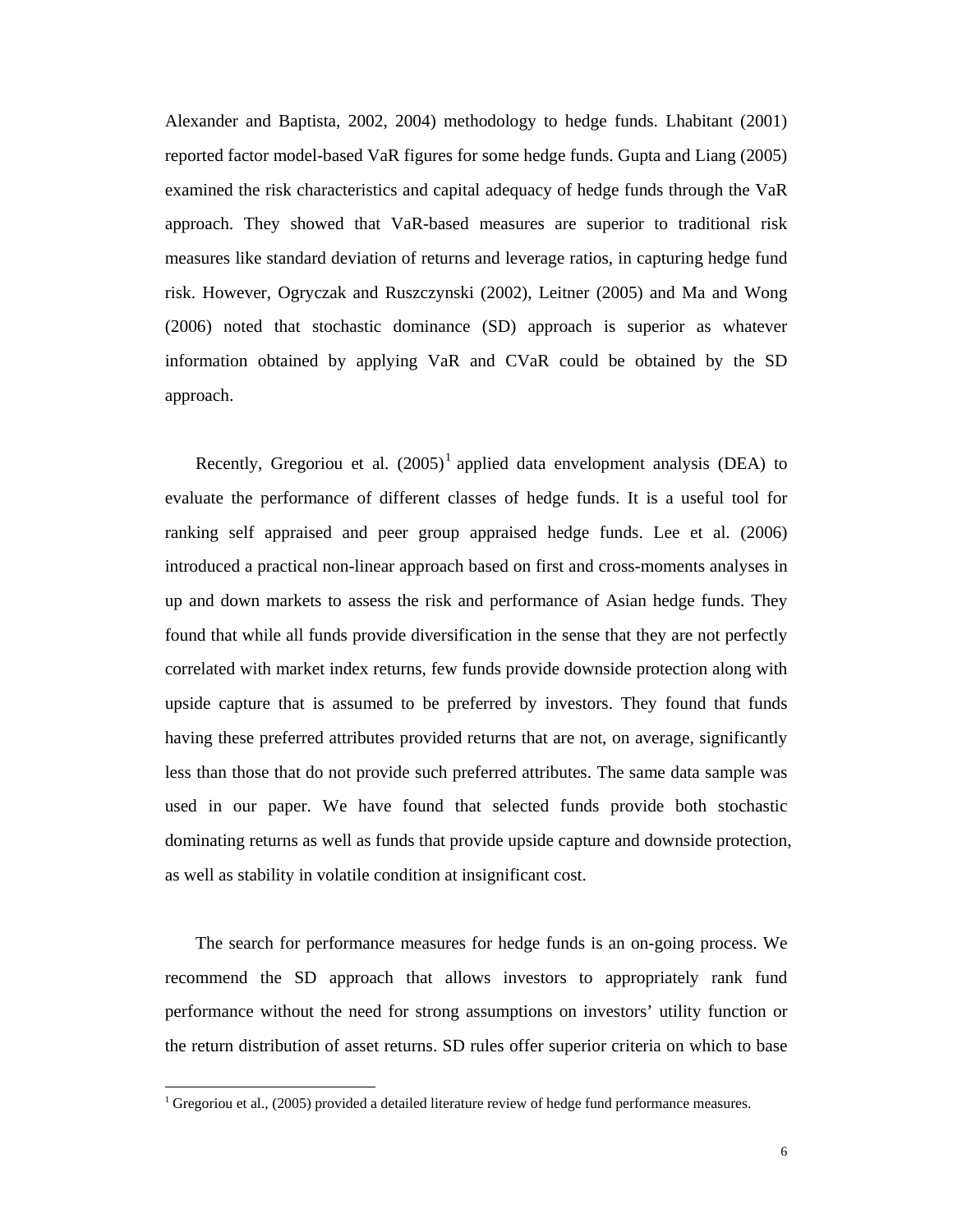investment decisions compared with the traditional MV and CAPM analysis because the assumptions underlying SD are less restrictive. Taylor and Yoder (1999) argued that SD incorporates information on the entire distribution, rather than the first two moments and requires no precise assessment as to the specific form of investors' risk preference or utility function.

The SD approach had been used in the evaluation of performance of mutual funds since the 1970s (Levy and Sarnat, 1970; Porter, 1973). Recently, Taylor and Yoder (1999) used the SD approach to compare the performance between load and no-load funds during the 1987 crash. Kjetsaa and Kieff (2003) documented that the SD approach provides a collateral and feasible strategy to reveal relative investment preferences by discriminating among and parsing the universe of mutual fund opportunities. More recently, Gasbarro et al. (2007) utilized both the SD approach and the CAPM criterion to compare the performance of 18 country market indices (iShares) and found that SD appears to be both more robust and discriminating than the CAPM in the ranking of iShares.

In this paper, we use the Davidson and Duclos (DD, 2000) or DD test to determine if the difference in the cumulative density functions of the returns of two hedge funds are statistically significant. The SD tests developed by Barrett and Donald (BD, 2003) and Linton et al. (LMW, 2005) are computed for comparison.

We use the DD test to determine if SD occurred among the 70 individual Asian hedge funds during our sample period. We find that over the sample period (January 2000 to December 2004), some hedge funds dominate others. Conversely, some funds do not dominate any other hedge funds, but they themselves are not dominated by other hedge funds as well. Surprisingly, for the two equity market indices being examined, viz. MSAUCPI (Morgan Stanley Pacific Index) and S&P 500 are dominated by 21 and 15 other indices/funds respectively at the first-order. In addition, we find the common characteristic for most pairs of funds is that one fund is preferred to another in the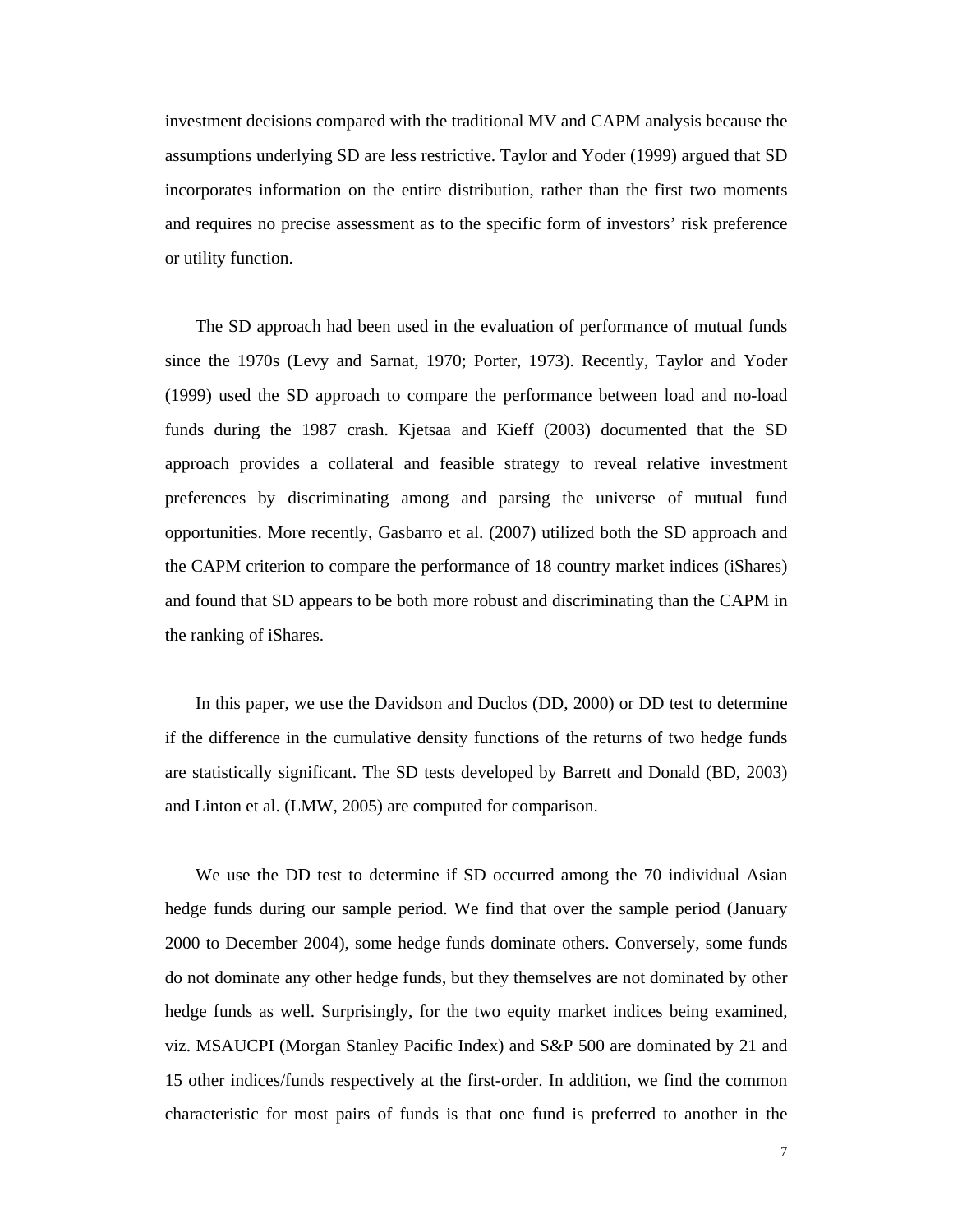negative domain or bear markets whereas the preference reverses in the positive domain or bull runs.<sup>2</sup> Our suggested methodology can be a useful filter for fund selection for different levels of risk aversion among investors to maximize their expected wealth and/or utilities along with the usually skewed and non-normal characteristics of hedge fund returns.

# **3. DATA AND METHODOLOGY**

 $\overline{a}$ 

The data analyzed in this study are the monthly returns of the 70 Asian hedge funds reported by the EurekaHedge database for the sample period from January 2000 to December 2004. For completeness, we include the EurekaHedge Asia Ex-Japan (IX1), Eureka Hedge Japan (IX2) and EurekaHedge Asian Hedge Fund (IX3) indices. We also carry out our analysis on two traditional equity market indices, viz. the Morgan Stanley Pacific Index (MSAUCPI)<sup>3</sup> (IX4) and the S&P500 index (IX5). We include the S&P 500 in our study as traditional U.S. based fund managers and investors may use the S&P 500 as the equity benchmark. If they are investing internationally, diversification benefits can be measured relative to a regional benchmark constructed by Morgan Stanley, like the MSAUCPI. The 3-month U.S. T-bill rate and the Morgan Stanley Capital International Global index (MSCI) proxy the risk-free rate and the global market index respectively are used for CAPM statistics.

 $2$  Post and Levy (2005) studied the dominance of assets in the negative and positive domains and concluded that investors are risk-averse in bear markets and risk-seeking in bull markets. We agree with Post and Levy that investors could make inference in bear (bull) markets when examining negative (positive) domain though bear (bull) markets are not exactly equal to negative (positive) domain of the returns.

 $3$  The MSAUCPI is a free-float-adjusted market capitalization index that is designed to measure the equity market performance in the Australasian region. It includes 12 emerging and developed market countries: viz. Australia, China, Hong Kong, Indonesia, Japan, Korea, Malaysia, New Zealand, Philippines, Singapore, Taiwan and Thailand.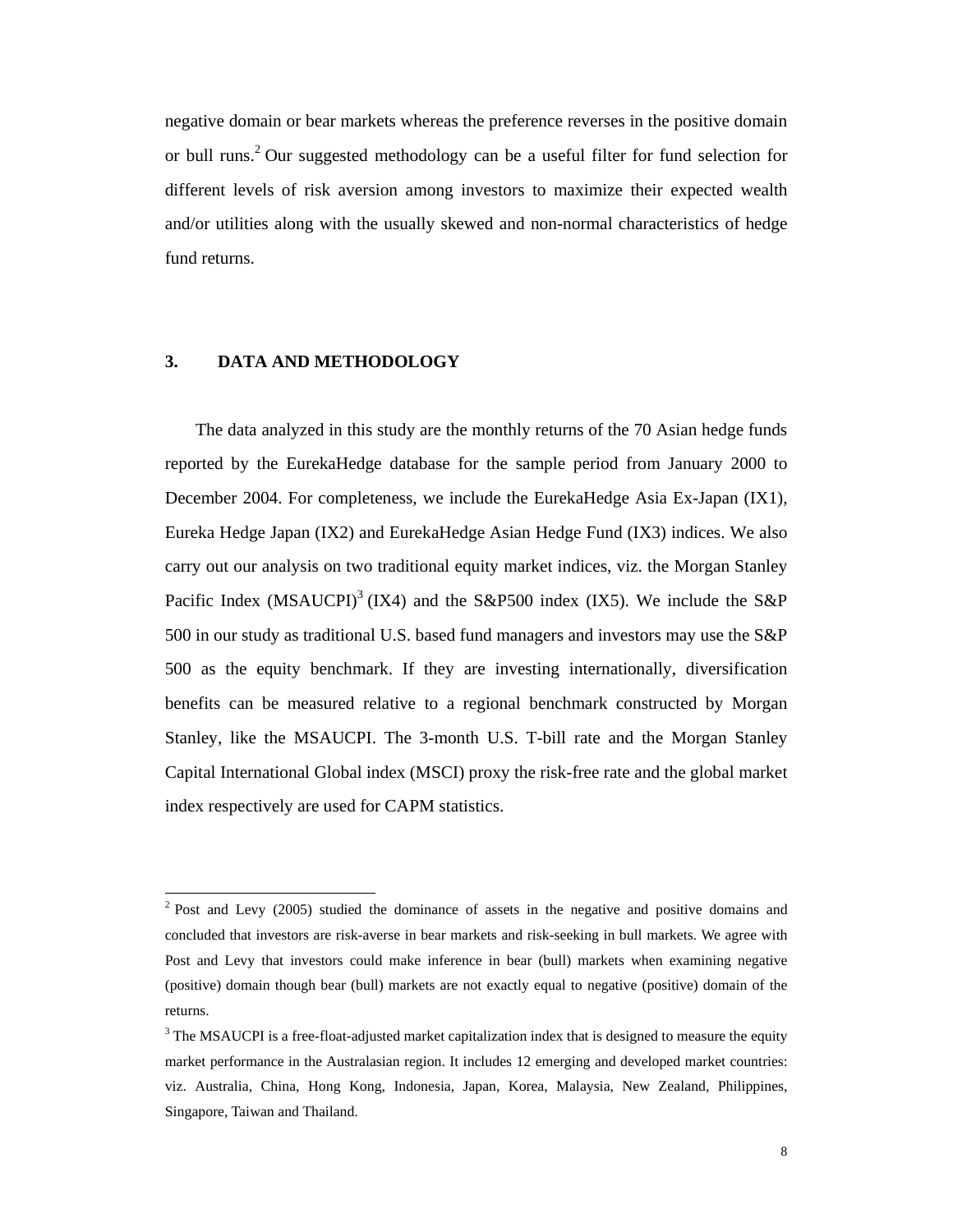The MV criterion and CAPM statistics are commonly used for mutual funds performance evaluation. The MV criterion (Markowitz, 1952; Tobin, 1958) states that, for the returns of any two funds *Y* and *Z* with means  $\mu$ <sub>v</sub> and  $\mu$ <sub>z</sub> and standard deviations,  $\sigma_y$  and  $\sigma_z$  respectively, *Y* is said to dominate *Z* if  $\mu_y \ge \mu_z$  and  $\sigma_y \le \sigma_z$ .<sup>4</sup> The CAPM risk-adjusted performance measures developed by Sharpe (1964), Treynor (1965) and Jensen (1969) are the Sharpe ratio, Treynor's index and Jensen (alpha) index.<sup>5</sup> However, both the MV criterion and CAPM measures are derived assuming the Von Neumann-Morgenstern (1944) quadratic utility function and that returns are normally distributed (Feldstein, 1969; Hanoch and Levy, 1969). Thus, the reliability of performance comparisons using the MV criterion and CAPM analysis depends on the degree of non-normality of the returns data and the nature of the (non-quadratic) utility functions (Fung and Hsieh, 1999b).

Essentially, the most commonly-used SD rules that correspond with three broadly defined utility functions are first-, second- and third-order SD for risk averters, denoted by FSD, SSD and TSD respectively. Formally, we let *F* and *G* be the cumulative distribution functions (CDFs) and *f* and *g* are the corresponding probability density functions (PDFs) of the returns for two funds *Y* and *Z* respectively with common support of  $[a, b]$   $(a < b)$ . Define

$$
H_0 = h \text{ and } H_j(x) = \int_a^x H_{j-1}(t)dt \text{ for } h = f, g, H = F, G \text{ and } j = 1, 2, 3.^6 \quad (1)
$$

Fund *Y* would dominate Fund *Z* by FSD if and only if  $F_1(x) \le G_1(x)$ ; by SSD if and only if  $F_2(x) \le G_2(x)$ ; and finally, by TSD if and only if  $F_3(x) \le G_3(x)$  for all *x*, and

 $\overline{a}$ 

 $4$  Refer to Meyer (1987), Wong (2007) and Wong and Ma (2007) on the relation between stochastic dominance and mean-variance rules.

<sup>&</sup>lt;sup>5</sup> Readers may refer to Sharpe (1964), Treynor (1965) and Jensen (1969) for the details and discussions of these statistics.

 $6$  Refer to Wong and Li (1999), Anderson (2004) and Wong and Chan (2007) for the discussions on the definitions.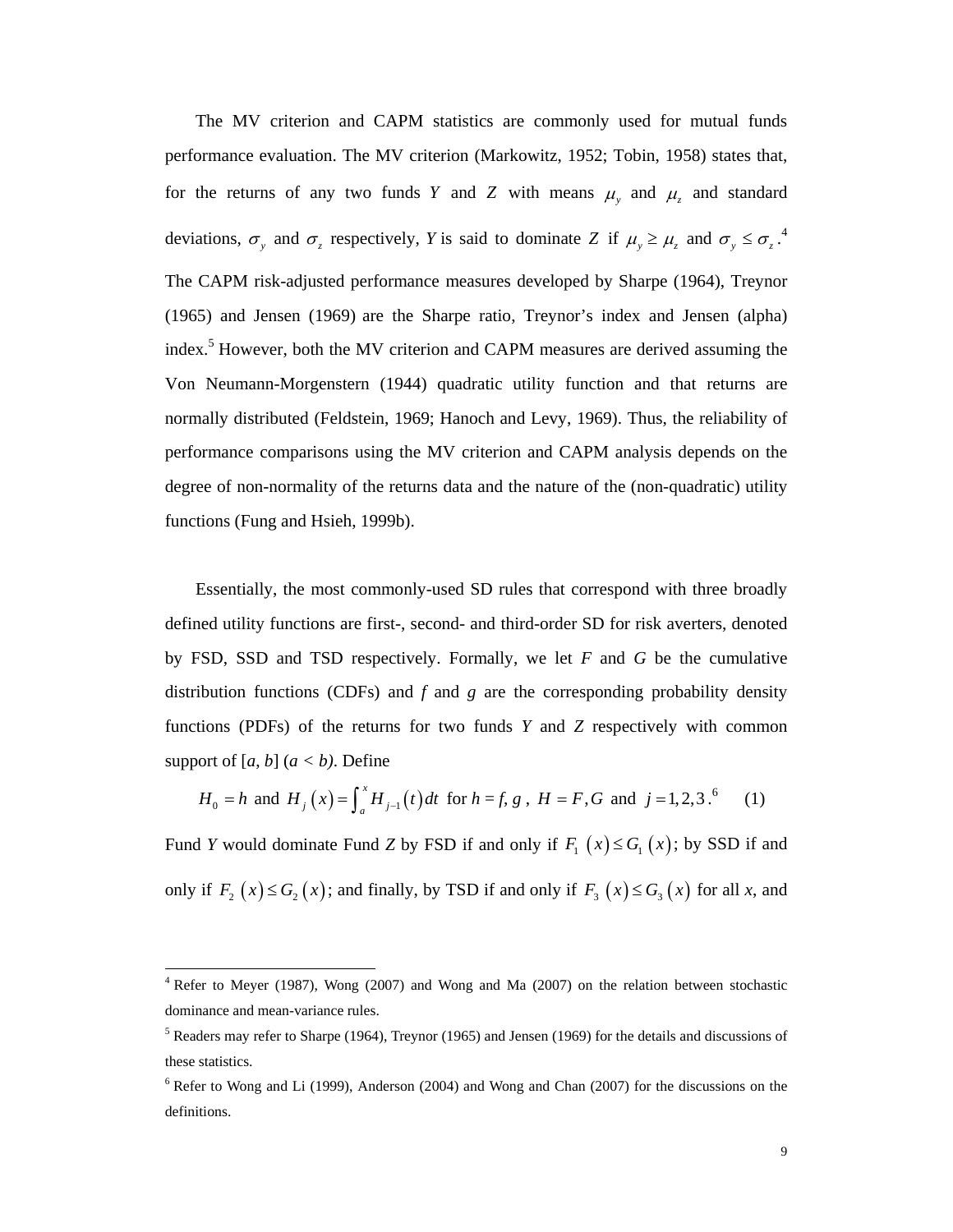the strict inequality holds for at least one value of *x ;* and *Y* has higher expected return than *Z.* 

The existence of FSD (SSD, TSD) implies that the expected wealth (utilities) of investors are always higher when holding the dominant fund than holding the dominated fund and, consequently, the dominated fund should not be chosen. Investors exhibit non-satiation (more is preferred to less) under FSD; non-satiation and risk aversion under SSD; and non-satiation, risk aversion, and decreasing absolute risk aversion (DARA) under TSD. We note that hierarchical relationship exists in SD (Levy 1992, 1998): FSD implies SSD, which in turn implies TSD. However, the converse is not true. Thus, only the lowest dominance order of SD is reported in practice.

Recent advances in SD empirical techniques allow the statistical significance of SD to be determined. To date, the SD tests for risk averters have been well developed, for example, see McFadden (1989), Klecan et al. (1991), Kaur et al. (1994), Anderson (1996, 2004), Davidson and Duclos (DD, 2000), Barrett and Donald (BD, 2003) and Linton et al. (LMW, 2005). The DD test has been found to be one of the most powerful, but yet less conservative in size (Wei and Zhang, 2003; Tse and Zhang, 2004 and Lean et al., 2007); while the BD test is another powerful test instrument and the LMW is useful as it is extended from Kolmogorov-Smirnov test for FSD and SSD by relaxing the iid assumption. We report the results of the DD test and skip reporting those of BD and LMW tests as the former is the only SD statistics that test the SD relationship up to the third-order and the results of both BD and LMW tests are consistent with those of the DD test.

For any two funds *Y* and *Z* with CDFs *F* and *G* respectively and for a grid of preselected points  $x_1, x_2, \ldots, x_k$ , the order-*j* DD test statistics,  $T_i(x)$  ( $j = 1, 2$  and 3), is: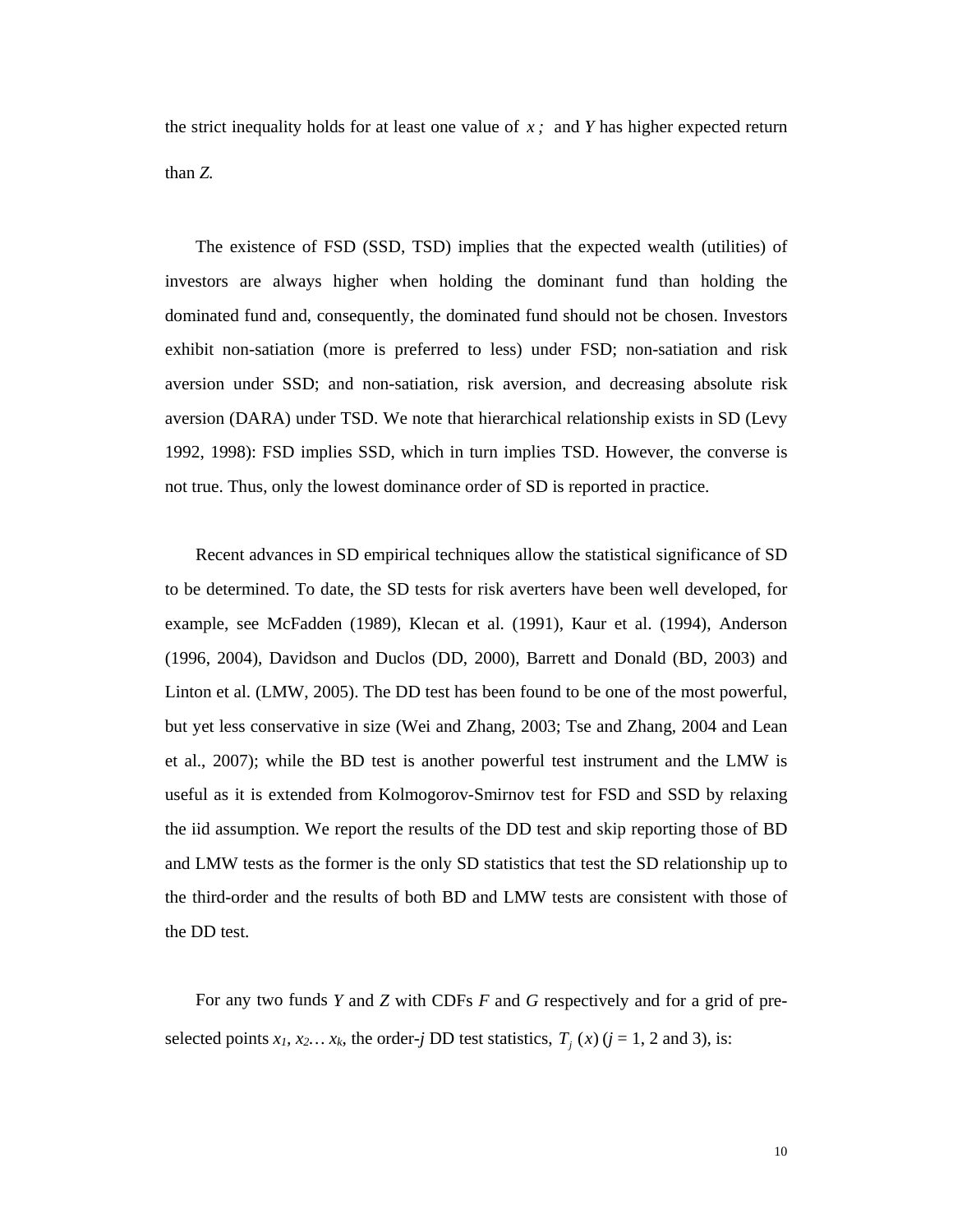$$
T_{j}(x) = \frac{\hat{F}_{j}(x) - \hat{G}_{j}(x)}{\sqrt{\hat{V}_{j}(x)}},
$$
\n(2)

where  $\hat{V}_i(x) = \hat{V}_y^j(x) + \hat{V}_z^j(x) - 2\hat{V}_{y}^j(x)$ ,

$$
\hat{H}_j(x) = \frac{1}{N(j-1)!} \sum_{i=1}^N (x - h_i)_+^{j-1},
$$
\n
$$
\hat{V}_H^j(x) = \frac{1}{N} \left[ \frac{1}{N((j-1)!)^2} \sum_{i=1}^N (x - h_i)_+^{2(j-1)} - \hat{H}_j(x)^2 \right], H = F, G; h = y, z;
$$
\n
$$
\hat{V}_{Y,Z}^j(x) = \frac{1}{N} \left[ \frac{1}{N((j-1)!)^2} \sum_{i=1}^N (x - y_i)_+^{j-1} (x - z_i)_+^{j-1} - \hat{F}_j(x) \hat{G}_j(x) \right];
$$

in which  $F_j$  and  $G_j$  are defined in (1).

It is empirically impossible to test the null hypothesis for the full support of the distributions. Thus, Bishop et al. (1992) proposed to test the null hypothesis for a predesigned finite number of *x*. Specifically, the following hypotheses are tested:

$$
H_0: F_j(x_i) = G_j(x_i), \text{ for all } x_i, i = 1, 2, ..., k;
$$
  
\n
$$
H_A: F_j(x_i) \neq G_j(x_i) \text{ for some } x_i ;
$$
  
\n
$$
H_{A1}: F_j(x_i) \leq G_j(x_i) \text{ for all } x_i, F_j(x_i) < G_j(x_i) \text{ for some } x_i ;
$$
  
\n
$$
H_{A2}: F_j(x_i) \geq G_j(x_i) \text{ for all } x_i, F_j(x_i) > G_j(x_i) \text{ for some } x_i.
$$

We note that in the above hypotheses,  $H_A$  is set to be exclusive of both  $H_{A1}$ and  $H_{A2}$ , which means that if either  $H_{A1}$  or  $H_{A2}$  is accepted, we will not say  $H_A$  is accepted. Under the null hypothesis, DD showed that  $T_i(x)$  is asymptotically distributed as the Studentized Maximum Modulus (SMM) distribution (Richmond, 1982) to account for joint test size. To implement the DD test, the test statistic at each grid point is computed and the null hypothesis,  $H_0$ , is rejected if the test statistic is significant at any grid point. The SMM distribution with *k* and infinite degrees of freedom, denoted by  $M_{\infty,a}^k$ , is used to control for the probability of rejecting the overall null hypotheses. The following decision rules are adopted based on  $1-\alpha$  percentile of  $M_{\infty, \alpha}^{k}$  tabulated by Stoline and Ury (1979):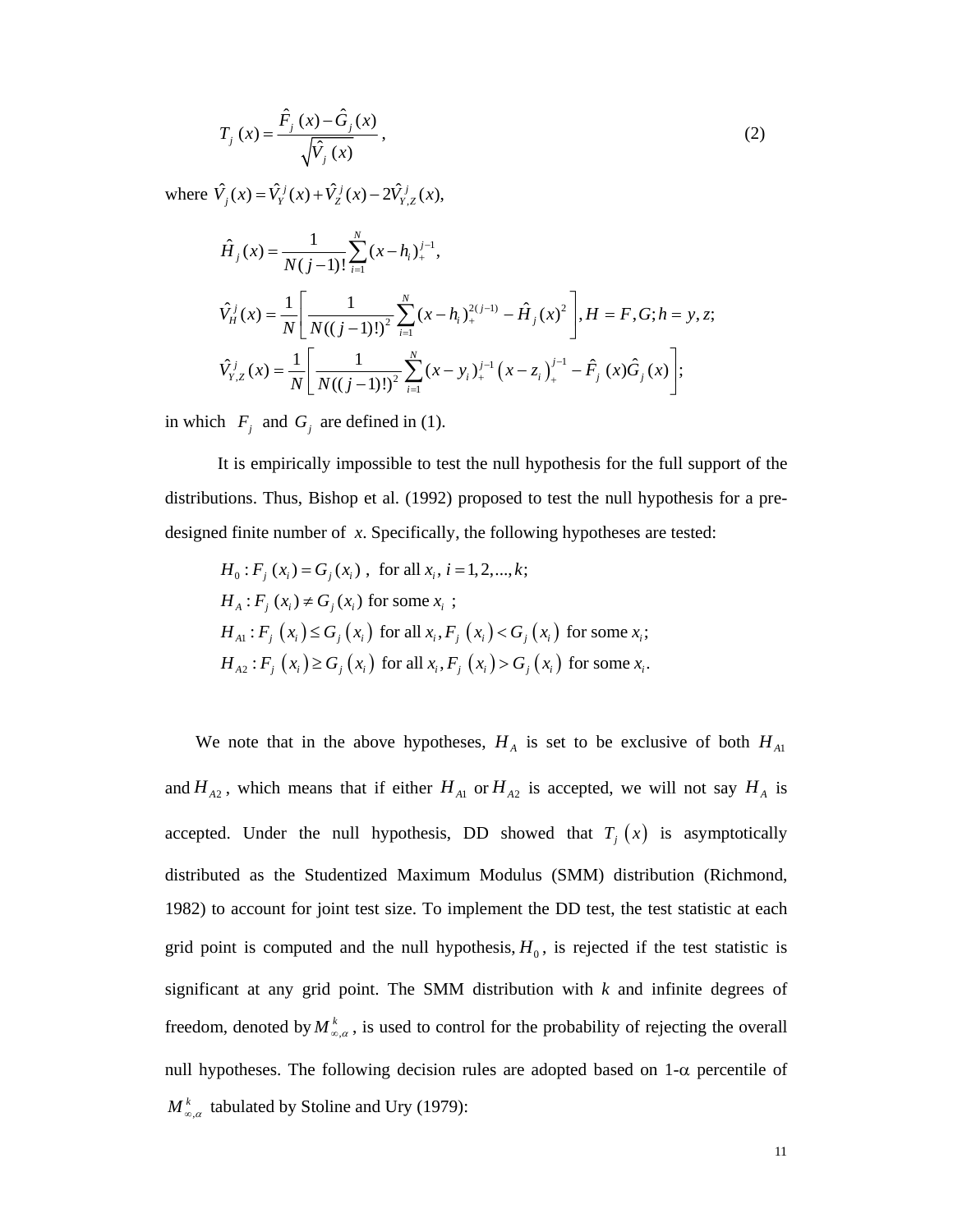If 
$$
|T_j(x_i)| < M_{\infty,\alpha}^k
$$
 for  $i = 1,...,k$ , accept  $H_0$ ;  
if  $T_j(x_i) < M_{\infty,\alpha}^k$  for all  $i$  and  $-T_j(x_i) > M_{\infty,\alpha}^k$  for some  $i$ , accept  $H_{A1}$ ;  
if  $-T_j(x_i) < M_{\infty,\alpha}^k$  for all  $i$  and  $T_j(x_i) > M_{\infty,\alpha}^k$  for some  $i$ , accept  $H_{A2}$ ; and  
if  $T_j(x_i) > M_{\infty,\alpha}^k$  for some  $i$  and  $-T_j(x_i) > M_{\infty,\alpha}^k$  for some  $i$ , accept  $H_A$ .

Accepting either  $H_0$  or  $H_A$  implies non-existence of any SD relationship, nonexistence of any arbitrage opportunity between these two hedge funds and neither of these two hedge funds are preferred to one another. However, if  $H_{A1}$  or  $H_{A2}$  of order one is accepted, a particular hedge fund stochastically dominates another hedge fund at first-order. In this situation, any non-satiated investor will increase her/his expected wealth if s/he switches from the dominated hedge fund to the dominant one.<sup>7</sup> On the other hand, if  $H_{A1}$  or  $H_{A2}$  is accepted for order two or three, a particular hedge fund stochastically dominates the other at second- or third-order. In this situation, arbitrage opportunity does not exist and switching from one hedge fund to another will only increase investors' expected utilities, but not expected wealth.

The DD test compares the distributions at a finite number of grid points. Various studies examine the choice of grid points. For example, Tse and Zhang (2004) showed that an appropriate choice of *k* for reasonably large samples ranges from 6 to 15. Too few grids will miss information of the distributions between any two consecutive grids (Barrett and Donald, 2003) and too many grids will violate the independence assumption required by the SMM distribution (Richmond, 1982). To make more detailed comparisons without violating the independence assumption, we follow Fong et al. (2005) and Gasbarro et al. (2007) to make 10 major partitions with 10 minor partitions within any two consecutive major partitions in each comparison and to make the statistical inference based on the SMM distribution for *k*=10 and infinite degrees of

 $\overline{a}$ 

<sup>&</sup>lt;sup>7</sup> Refer to our conclusion for the discussions.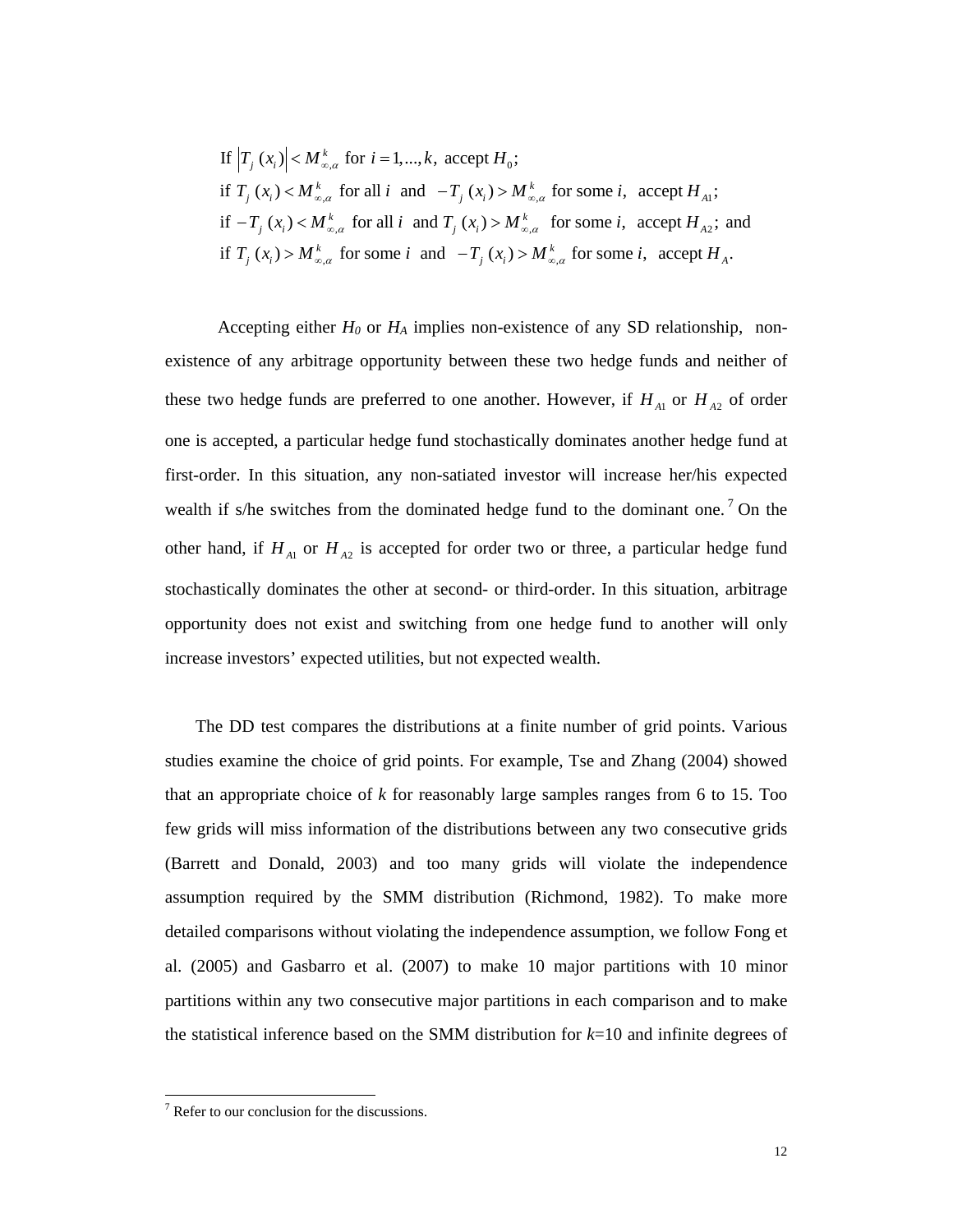freedom $8$ . This allows the examination of the consistency of both magnitudes and signs of the DD statistics between any two consecutive major partitions without violating the independent assumption.

# **4. EMPIRICAL FINDINGS AND IMPLICATIONS**

# 4.1 MV Criterion and CAPM Statistics Results

 $\overline{a}$ 

We begin our empirical analysis of the Asian hedge funds using the MV criterion. The means and the standard deviations of the returns for all 70 Asian hedge funds studied are plotted and shown in Figure 1. The figure reveals that in general the means and standard deviations move together and thus the results are consistent with modern portfolio theory that higher mean accompanies higher risk. We depict in Figure 2 the risks versus returns trade-off and the corresponding efficient frontier for the 70 funds. We find that most of the funds are not in the efficient frontier. We exhibit in Table 1 the summary statistics of the five indices (IX1 to IX5) and the four 'most outstanding funds' (AHF01, AHF18, AHF39 and AHF47) with largest or smallest means, standard deviations or Sharpe ratios.<sup>9</sup> Interestingly, we find that the most outstanding funds reported in Table 1 adopt different investment strategies: AHF01 is Distressed Debt, AHF18 is Long/Short Equities, AHF39 is Multi-Strategy and AHF47 is Macro. <sup>10</sup> From Table 1, the average monthly mean return of the 70 Asian hedge funds is observed to be

 $8$  Refer to Lean et al (2007) for the reasons. Critical values are: 3.691, 3.254 and 3.043 for 1%, 5% and 10% level of significance tabulated in Stoline and Ury (1979).

<sup>9</sup> Refer to Table 1 for the full names of IX1-IX5, AHF01, AHF18, AHF39 and AHF47 and the characteristics of the funds.

 $10$  Macro Strategy: A Macro fund aims to profit from changes in global economies, typically brought about by shifts in government policy that impact interest rates, in turn affecting currency, stock, and bond markets; Participates in all major markets - equities, bonds, currencies and commodities - though not always at the same time. Uses leverage and derivatives to accentuate the impact of market moves. Utilizes hedging, but the leveraged directional investments tend to make the largest impact on performance. (http://www.magnum.com/hedgefunds/abouthedgefunds.asp).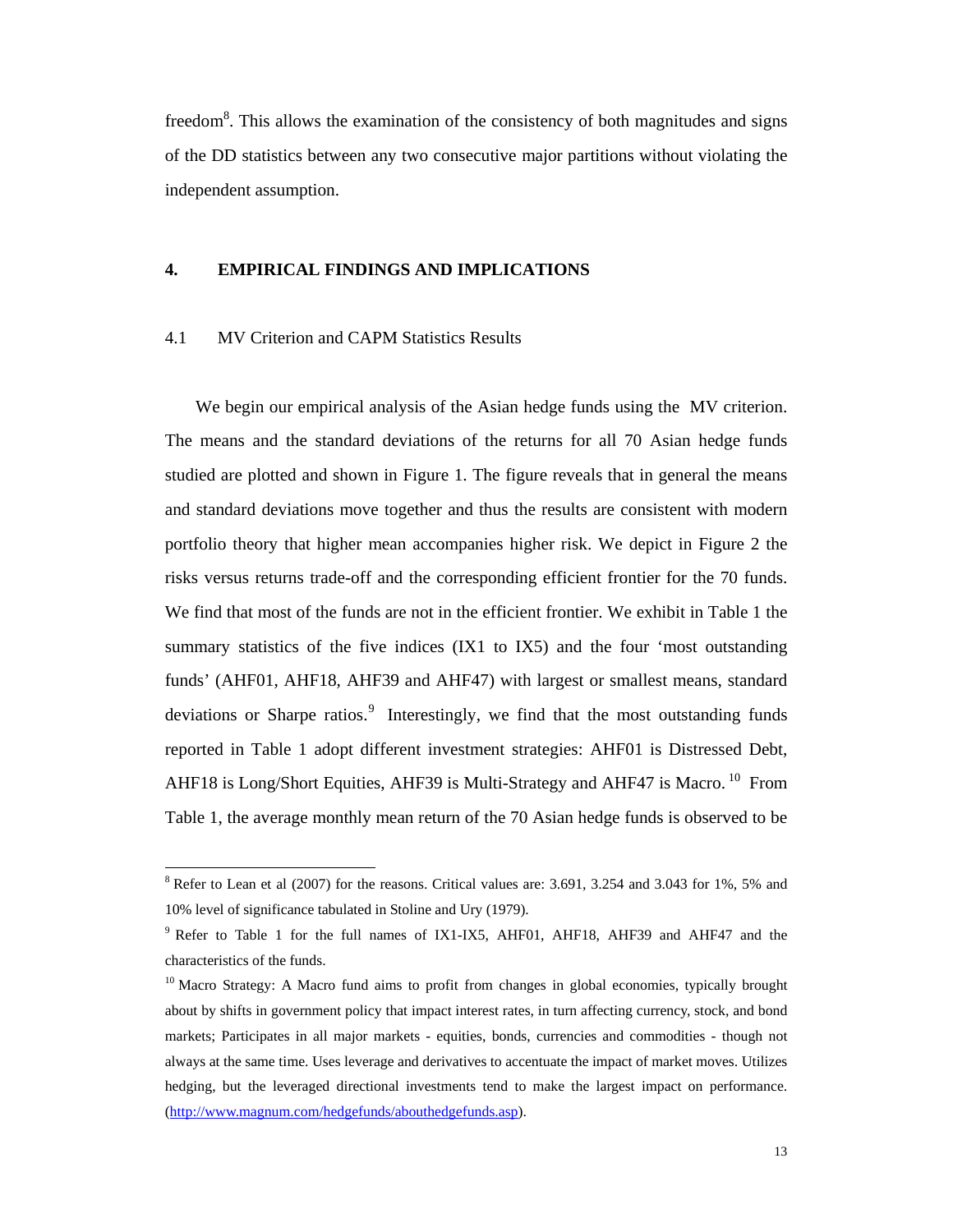higher than the monthly mean returns of the market indices except AA EH Asia ex Japan Index whereas the average standard deviation of monthly returns of the 70 Asian hedge funds is larger than the standard deviations of the market indices except MSAUCPI, inferring that hedge funds, in general, produce higher return but generate higher risk.

The means and standard deviations vary widely across Asian hedge funds. For example, AHF47 possesses the largest monthly mean return (0.03648) and the largest standard deviation (0.1941) among the 70 hedge funds and the five market indices while both AHF18 and AHF39 exhibit the lowest monthly mean returns (-0.0069) and smallest standard deviation (0.00787) respectively. Interestingly, using the MV criterion, we have found a fund, AHF47, possessing the largest mean that does not dominate any other fund, including AHF18 and AHF39. Thus, we conclude that, using the MV criterion, a fund with the largest mean return may not be a good investment choice. On the other hand, AHF01 and AHF39 are found to have significant higher means and smaller standard deviations (not significant) than AHF18. Therefore, both AHF01 and AHF39 dominate AHF18 by the MV criterion.

> Insert Tables 1 and 2, Figures 1 and 2 here -------------------------------------------------

Next, we investigate the CAPM measures for all indices and funds.<sup>11</sup> From Table 1, AHF01 exhibits the largest Sharpe ratio (0.83995) while AHF18 has the lowest (-0.2948). Furthermore, AHF39 possesses the highest Treynor (0.7199) while AHF47 obtains the highest Jensen (0.0369) measures. A summary of dominance results among the 4 most outstanding Asian hedge funds and the 5 indices measured by the MV criterion and all the CAPM statistics are presented in Table  $2<sup>12</sup>$  From the table, we find that sometimes a fund dominates another fund by a CAPM statistic but the dominance relation can be reverse if measured by other CAPM statistic(s). For example, AHF39 dominates AHF01 by Treynor index whereas AHF01 dominates AHF39 by both Sharpe

 $\overline{a}$ 

 $11$  We only report the most important results in Table 1. Other results are available upon request.

<sup>&</sup>lt;sup>12</sup> Refer to the note in Table 2 on how to read the table.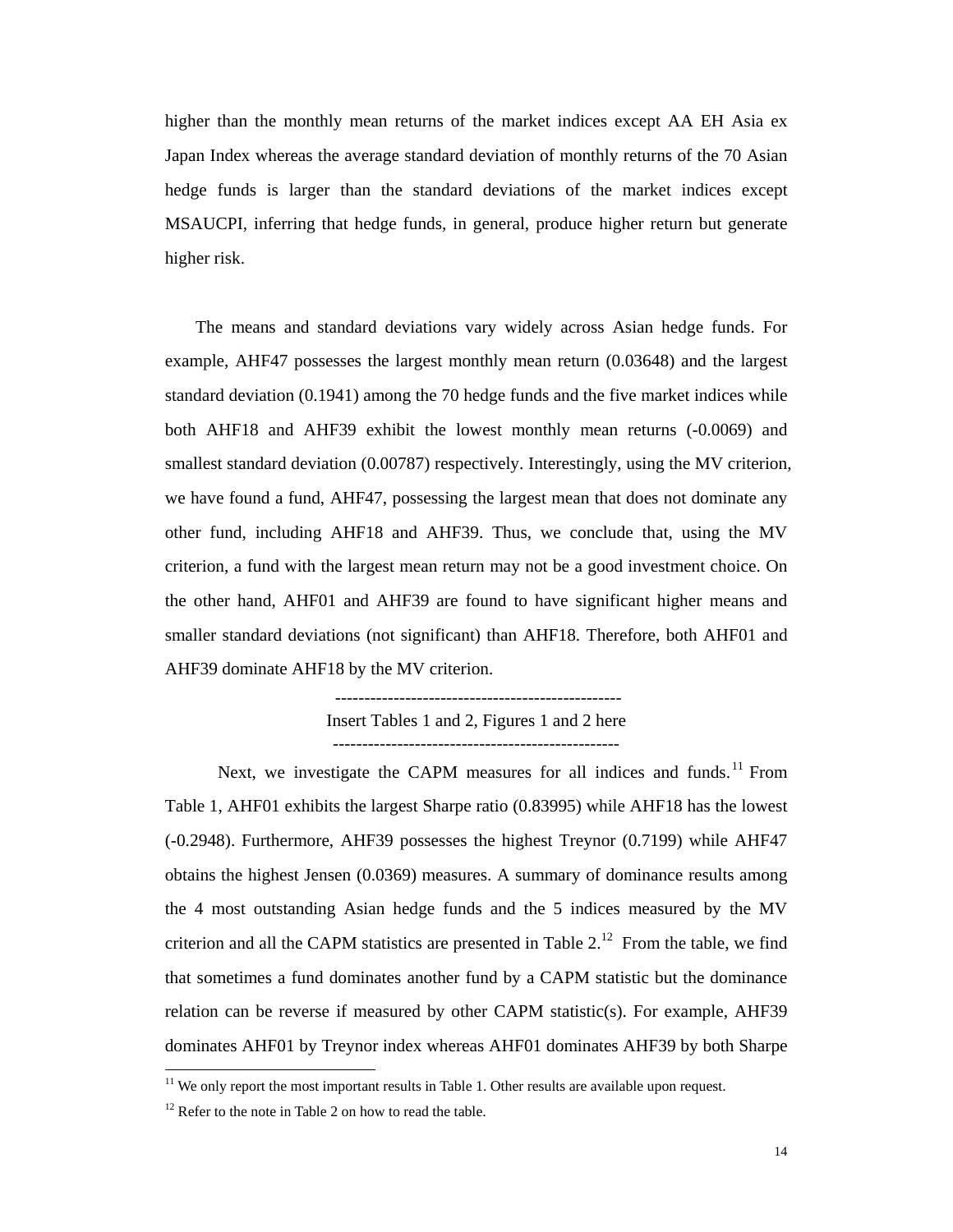ratio and Jensen index. Thus, we conclude that, in general, different funds are chosen using different CAPM measures. In addition, our results show that some of the return distributions are non-normal and exhibit both negative skewness and excess kurtosis. Specifically, 19 skewness, 26 kurtosis and 27 Jarque-Bera measures are significant at the  $0.05$  level,<sup>13</sup> highlighting the non-normality feature for the returns of these hedge funds. As noted by Kat (2003) and Kooli et al. (2005), the modern portfolio theory is too simplistic to deal with hedge funds. Furthermore, Gregoriou et al. (2005) pointed out that CAPM measures will usually overestimate and miscalculate hedge funds performance. Therefore, the results drawn by both the MV and CAPM statistics can be misleading.

Nonetheless, from our analysis using the MV criterion and CAPM statistics, we observe some consistent outcomes. We find, for example, that both AHF01 (fund with the largest Sharpe ratio) and AHF39 (fund with the smallest standard deviation) dominate AHF18 (the fund with the smallest Sharpe ratio) across most of the MV and CAPM statistics. Thus, one may ask whether the fund with the largest Sharpe ratio and the fund with the smallest standard deviation are the best choices while the fund with the smallest Sharpe ratio is the worst choice. To explore this question and to examine alternative measures to choose funds, we utilize the SD approach.

# 4.2 Stochastic Dominance Results

 $\overline{a}$ 

DD stated that the null hypothesis of equal distribution could be rejected if any value of the test statistic,  $T_j$  ( $j=1,2,3$ ; see eqn (2)), is significant. In order to minimize the Type II error and to accommodate the effect of almost SD (Leshno and Levy, 2002), we follow Gasbarro et al. (2007) to use a conservative 5% cut-off point for the proportion of test statistics in statistical inference. Using a 5% cut-off point, we conclude fund *Y* dominates fund *Z* if we find at least 5% of  $T_i$  to be significantly

 $13$  The results are partially displayed in Table 1. Detailed results are available upon request.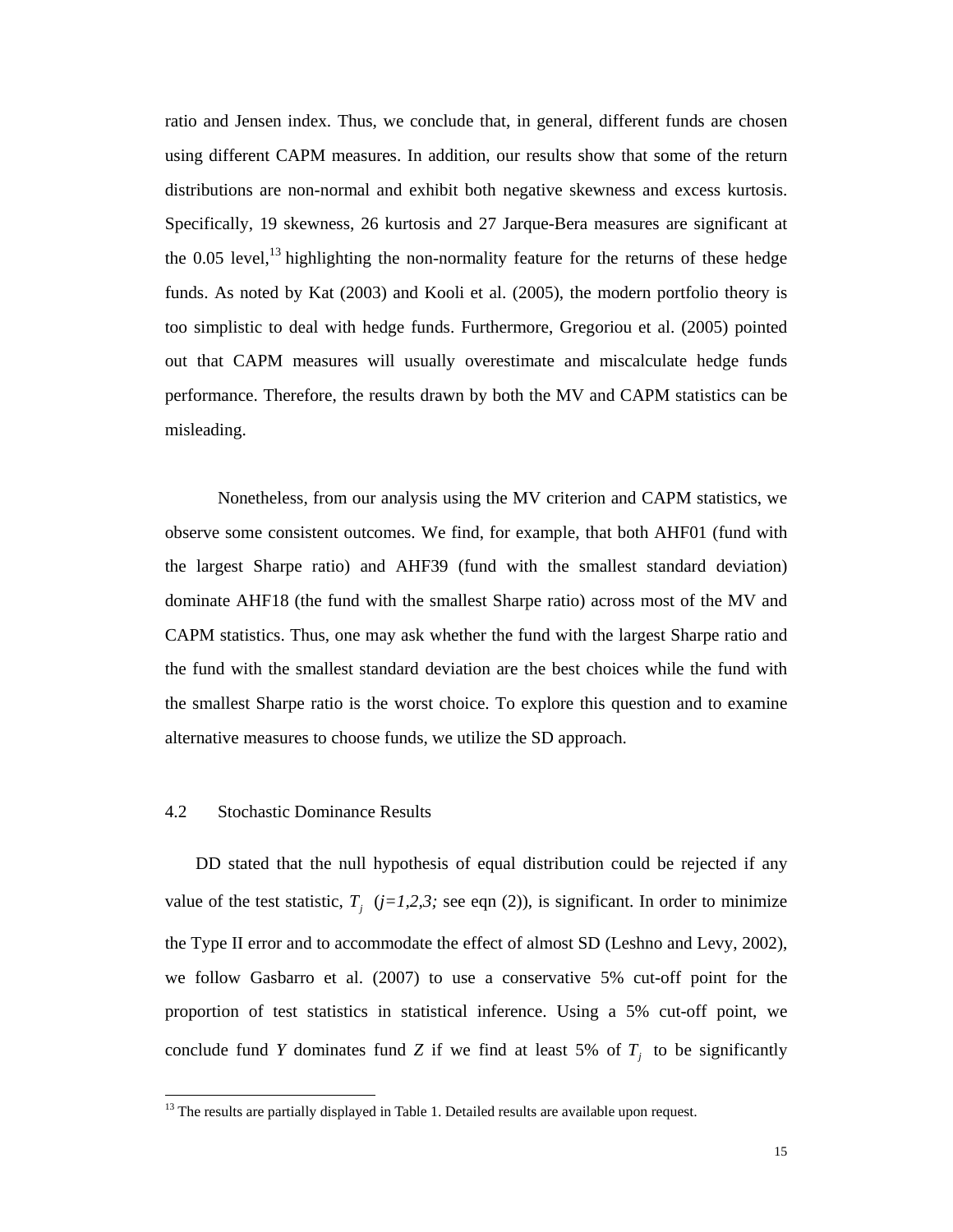negative and no portion of  $T_j$  is significantly positive. The reverse holds if the fund  $Z$ dominates fund *Y*.

> ------------------------------- Insert Tables 3 and 4 here -------------------------------

We depict in Table 3 the DD test statistics for the pair-wise comparison of the 5 market indices and the 4 most outstanding Asian hedge funds and display in Table 4 the summary of their DD dominance results. From the tables<sup>14</sup>, we first find that in general one could not conclude that funds will always outperform indices and vice versa because there exist FSD relationships from funds to indices as well as from indices to funds. In addition, we conclude that risk averters may not always prefer investing in funds than indices and vice versa because there exist SSD relationships from funds to indices as well as from indices to funds.

Secondly, we find that in our sample period AA EH Japan Index is the most favorable index and MSAUCPI is the least favorable index as the former dominates 11 (23) other indices/funds at first (second) order but is dominated only by AHF01 at SSD whereas the latter is dominated by 21 (19) indices/funds at first (second) order but dominates only 2 indices/funds at second order. On the other hand, AHF01 is the most favorable fund as it dominates 16 (38) other indices/funds at first (second) order and is not dominated by any other index/fund. Similarly, from the tables, one could conclude that AHF39 is the second most favorable fund. The two least favorable funds are AHF47 and AHF18. The former is dominated by 63 indices/funds at second order but does not dominate any index/fund while the latter is dominated by 17 (4) indices/funds at first (second) order and dominates two other indices/funds. Between AHF47 and AHF18, though the former is dominated by more indices/funds, AHF18 is the least favorable as it gets the largest number of indices/funds dominating it at first order, this

 $\overline{a}$ 

 $14$  One may refer to the notes in the tables on how to read the tables.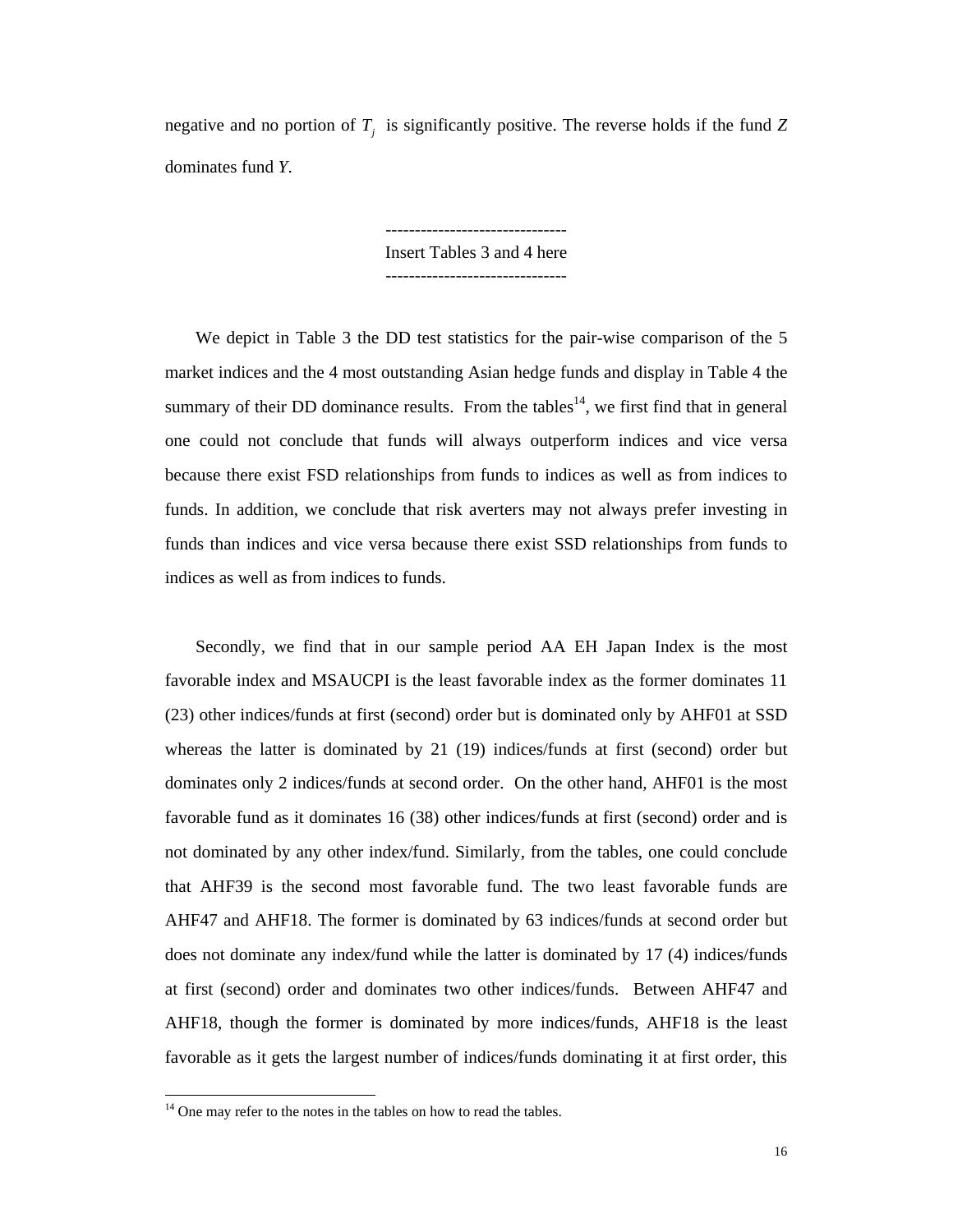means that investors will increase their expected wealth by selling AHF18 and longing any fund, say for example, AHF01, dominating it. However, when selling AHF47 and buying any fund dominating it could only increase one's expected utility, not expected wealth. Thus, we conclude that AHF18 is the least favorable one.

Now, we come back to our conclusion drawn using the MV criterion and CAPM statistics where we find that AHF01 and AHF39 are the most favorable funds while AHF18 is the least favorable fund. Using the SD approach, we demonstrate that AHF01 (AHF39) is the (second) most favorable fund whereas AHF18 (AHF47) is the (second) least favorable fund. This finding leads us to conjecture that the SD approach could exploit more information to decide on fund choice than its MV and CAPM counterparts. Based on this conjecture, we further investigate whether we can acquire additional information by adopting the SD approach to obtain the percentage of significant DD statistics for pairs of these funds in details, namely, AHF47 (largest mean) versus AHF18 (smallest mean), AHF39 (smallest standard deviation) versus AHF47 (largest standard deviation), AHF01 (largest Sharpe ratio) versus AHF18 (smallest Sharpe ratio), AHF01 (the most favorable fund under SD) versus AHF39 (the second most favorable fund under SD). In addition, we include the comparisons of AHF01-AHF47 and AHF39-AHF18 in our study because these comparisons exhibit FSD relations that seldom occur empirically. The results are reported in Table 5. We note that our paper is the first paper to systematically and empirically study first order stochastic domination in the literature.

> --------------------------------------- Insert Table 5 here

> ---------------------------------------

In Table 5, we apply equation (2) with the preferable fund being the first variable (*F*) and the less preferable fund being the second variable (*G*) in the equation. If the results behave as expected, there will exist  $j$  ( $j = 1, 2, 3$ ) such that there will not be any significantly positive  $T_j$  but there will exist some significantly negative  $T_j$ . For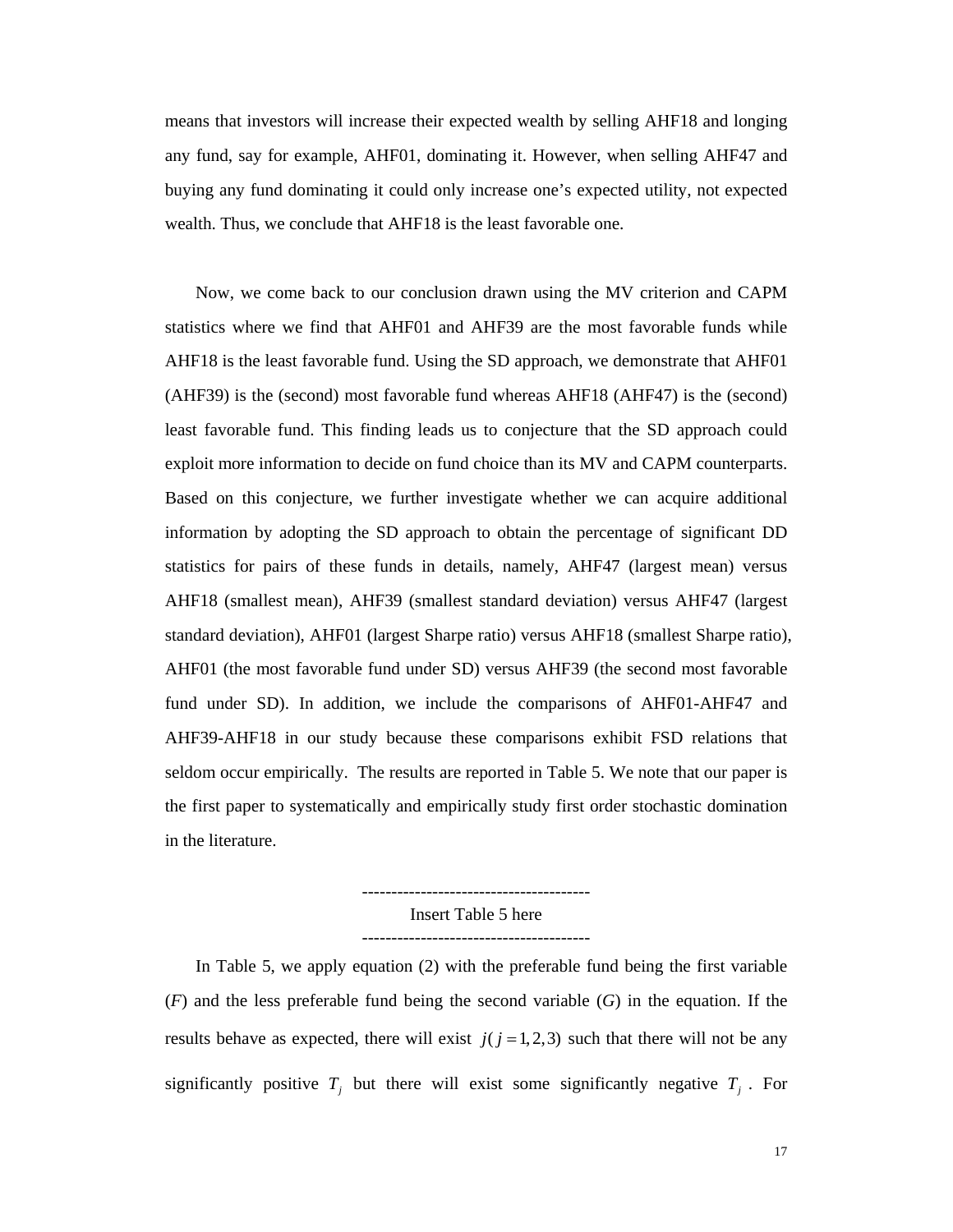example, as investors are risk-averse, we expect the fund with the smallest standard deviation (AHF39) will be preferred to the fund with the largest standard deviation (AHF47). Thus, we place AHF39 as the first variable and AHF47 as the second variable in equation (2). The DD results displayed in Table 2 show that there are  $22(11)$ percentage of  $T_1$  to be significantly positive (negative), indicating that AHF39 and AHF47 do not dominate each other at first order. However, we find that all values of  $T_2(T_3)$  are non-positive with 15(19) percentage of them to be significantly negative, implying AHF39 dominates AHF47 at second (third) order SD as expected.

> --------------------------------------- Insert Figure 3 here ---------------------------------------

So far, all comparisons behave as expected except the pair AHF47-AHF18. As AHF47 possesses the highest mean while AHF18 attains the smallest mean and it is a common sense that all non-satiated investors prefer more to less, we expect AHF47 to be preferred to AHF18. However, their DD results shown in Table 5 reveal that all  $T_1(T_3)$  are non-negative with 11(9) percentage of  $T_1(T_3)$  to be significantly positive, implying that, contradict to the common belief, the fund, AHF18, with the smallest mean dominates the fund, AHF47, with the largest mean at second (third) order SD. Hence, we confirm that risk averters and risk-averse investors with DARA who make portfolio choice on the basis of expected-utility maximization will unambiguously prefer AHF18 to AHF47 to maximize their expected utilities.

We recall that the MV and CAPM criteria show that AHF18 does not dominate AHF47 whereas AHF47 dominates AHF18 by Sharpe Ratio, Jensen index and Treynor index. As AHF47 possesses an insignificantly larger mean but significantly larger standard deviation than AHF18, one should not be surprised that our SD results reveal that AHF18 dominates AHF47 at second and third order. This result is consistent with Markowitz (1991) that investors, especially risk-averse investors, worry more about downside risk than upside profit. In addition, together with Figure 3, the results from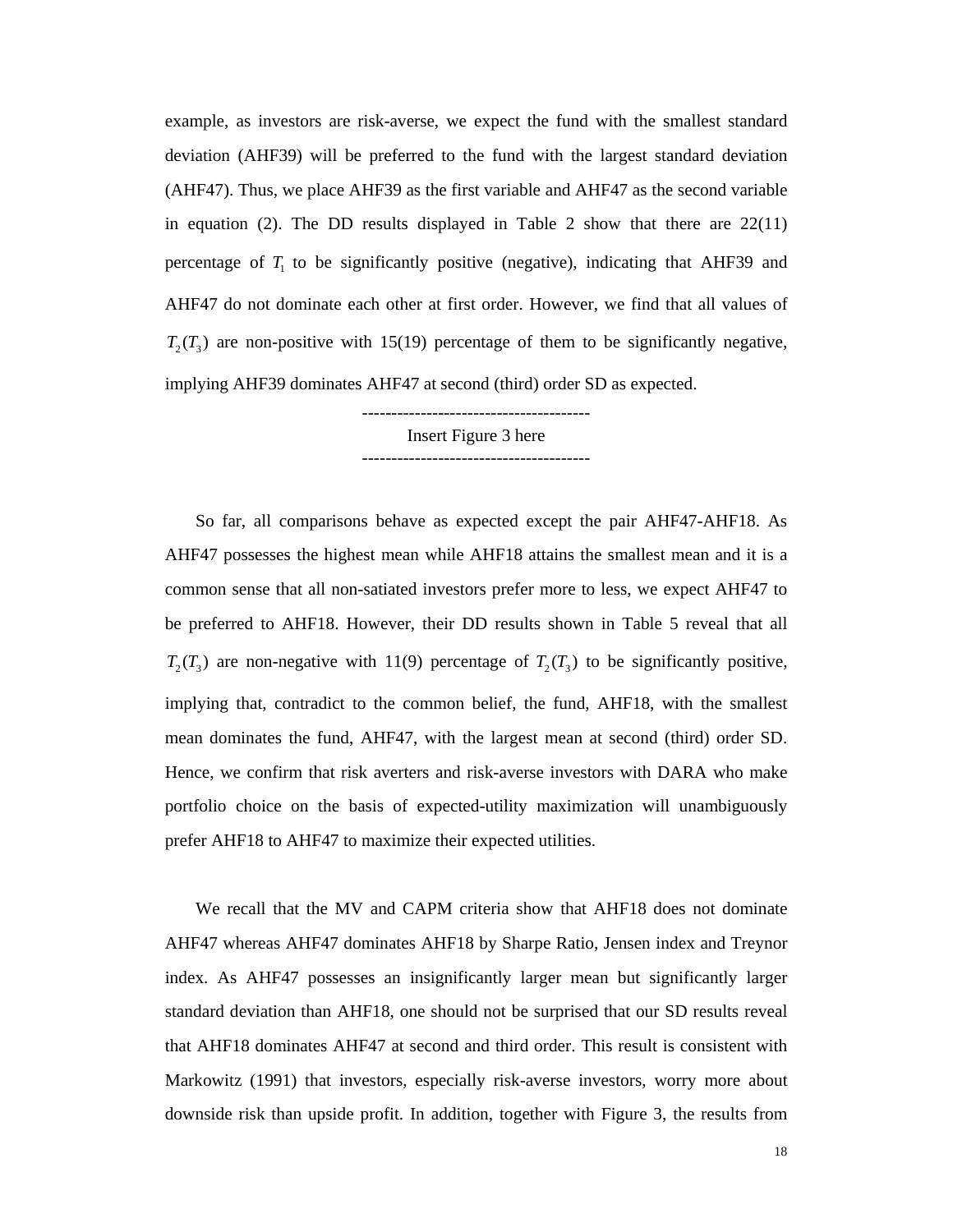Table 5 show that 9% of  $T_1$  is significantly positive in the negative domain whereas 22% of  $T_1$  is significantly negative in the positive domain. All these SD information implies that actually AHF47 and AHF18 do not outperform each other. AHF18 is preferable in the negative domain whereas AHF47 is preferable in the positive domain and, overall, risk averters prefer to invest in AHF18 than AHF47. All these information revealed by utilizing SD could not be obtained by adopting the MV or CAPM counterparts.

We note that most of the SD comparisons for assets in the literature behave as in the above comparison: one asset dominates another asset at SSD or TSD (see for example, Seyhun, 1993). Applying the DD technique, we could obtain more information than the usual SD comparison as we state in the above example: one asset dominates another asset on the downside while the reverse dominance relationship can be found on the upside. This finding is in line with the direction of research in Post and Levy (2005) who investigate the behaviors of investors in bull and bear markets..

#### 4.3 FSD Results and Discussions

 $\overline{a}$ 

We next explore the FSD relationship in our empirical findings. We find three FSD relationships: AHF01-AHF18, AHF01-AHF39 and AHF39-AHF18. For illustration, we only discuss AHF01-AHF18 and AHF01-AHF39 in details.<sup>15</sup> The first pair is interesting as we compare the fund with the largest Sharpe ratio (AHF01) versus the fund with the smallest Sharpe ratio. The second is also interesting as AHF01 is the most preferable fund and AHF39 is the second most preferable fund under SD in our study and thus one may be surprised that the former first-order stochastically dominates the latter.

---------------------------------------

<sup>&</sup>lt;sup>15</sup> We skip the discussion of AHF39-AHF18 as it is similar to that of AHF01-AHF18.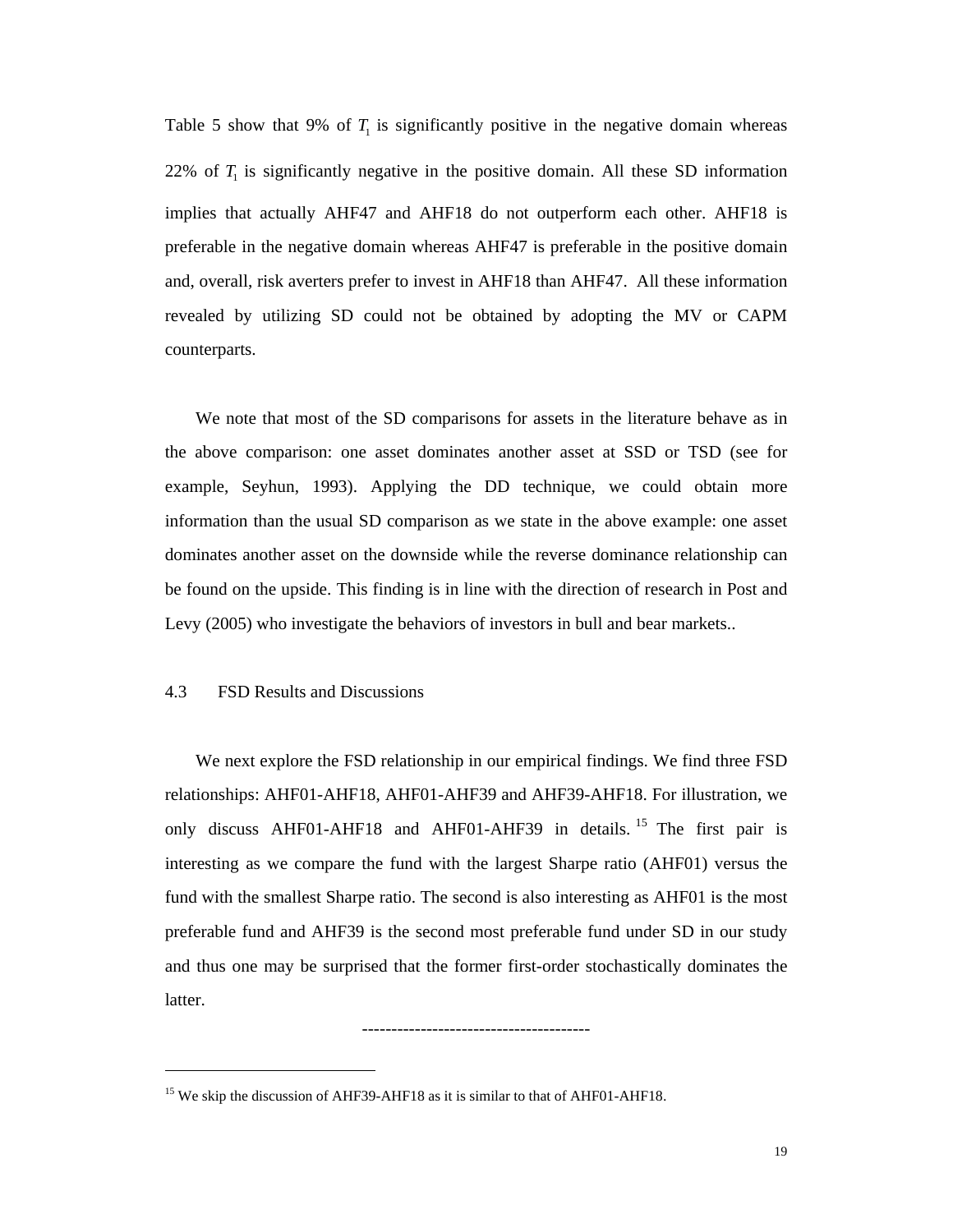Insert Figures 4 and 5 here ---------------------------------------

Table 5 shows that, for AHF01-AHF18, none of  $T_1$  is significantly positive with 21% of it to be significantly negative. Similarly, the table displays that for AHF01- AHF39, none of  $T_1$  is significantly positive with 27% of it to be significantly negative. These results imply that AHF01 stochastically dominates both AHF18 and AHF39 at first order and thus investors will increase their expected wealth if they shift their investment from AHF18 and/or AHF39 to AHF01.

Recently, using the same dataset, Lee et al. (2006) found that some of the Asian hedge funds provide upside capture, downside protection, low volatility in down markets and high volatility in up-markets. Our findings, when comparing the CDF of AHF01 with that of AHF18 or AHF39, first support the findings of Lee et al. that AHF01 possesses lower volatility in down markets (and thus provides downside protection) 16 and possesses high volatility in up-markets (and thus provides upside capture)<sup>17</sup>. In addition to standard information (such as non-satiated investors will attain higher expected wealth by investing in AHF01) obtained by the SD approach. Using SD, we can provide additional to investors. For example, it is shown in Figure 5, that AHF01 possesses higher volatility on return from 0.02 to 0.04 whereas AHF39 has zero probability to obtain return greater 0.02. Thus, we claim that SD approach is more informative than the approach used by Lee et al.

Many studies, for example, Jarrow (1986) and Falk and Levy (1989) claim that if FSD exists, under certain conditions arbitrage opportunity exist and investors will

<sup>&</sup>lt;sup>16</sup> It is because CDF of AHF01 lies below that of AHF18 and AHF39 statistically in the negative domain and thus AHF01 possesses smaller probability on the downside.

 $17$  It is because probability on the upside is equal to one minus probability on the downside and because CDF of AHF01 lies below that of AHF18 and AHF39 statistically. One may draw PDFs of these funds to reveal a clear picture for the issue.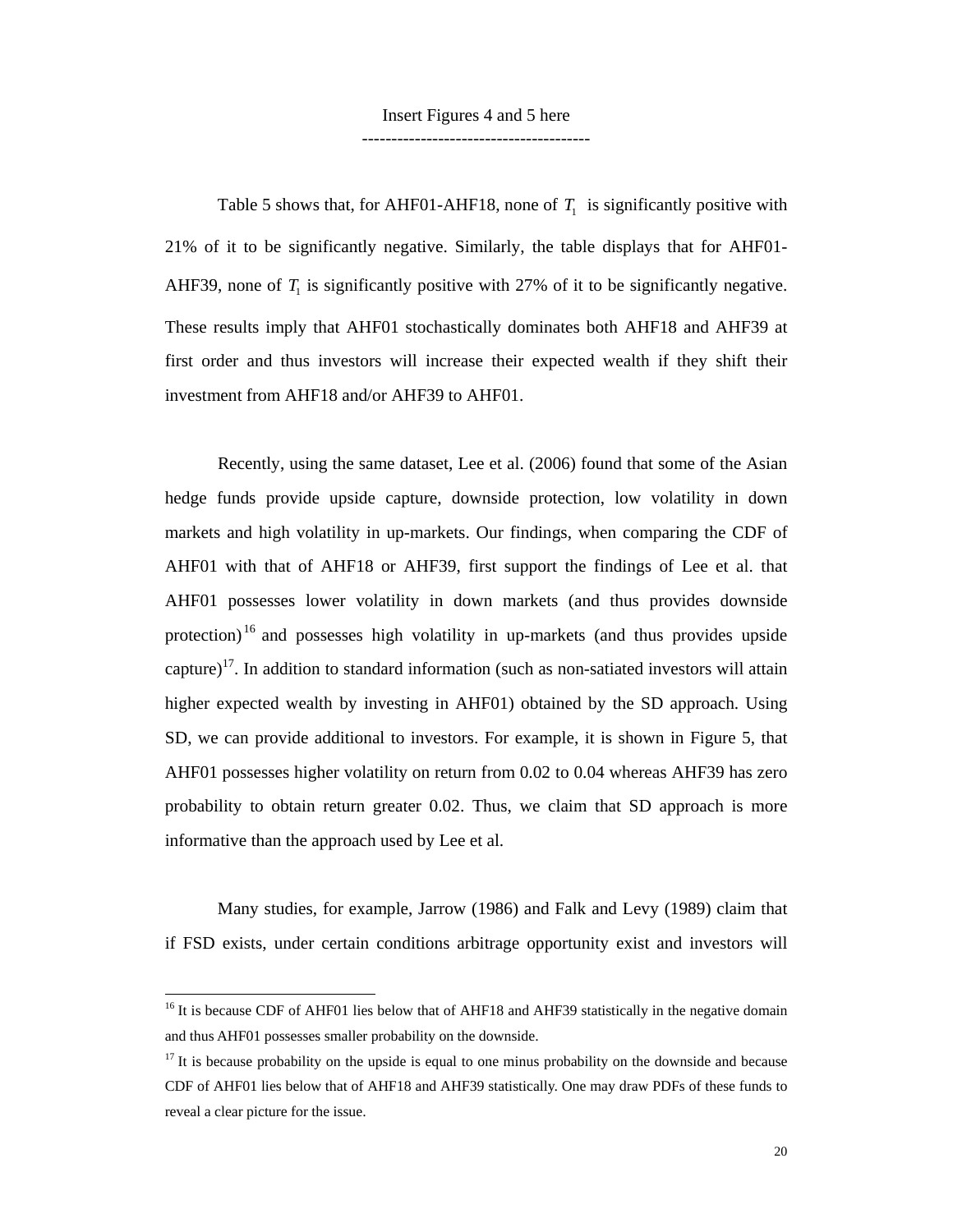increase their wealth and expected utilities if they shift from holding the dominated hedge fund to the dominant one. In this paper, we claim that if FSD exists statistically, arbitrage opportunity may not exist but investors could increase their expected wealth as well as their expected utilities if they shift from holding the dominated hedge fund to the dominant one. We explain our claim by these examples. Refer to Figure 4 (5), the two CDFs do cross and thus the CDF of the dominant fund does not totally lie below that of the dominated one. Thus, the values of  $T<sub>1</sub>$  are not totally non-positive in both figures: there is a positive portion of  $T<sub>1</sub>$  in the positive (negative) domain in Figure 4 (5), though these positive values are not significant. This shows that AHF18 (AHF39) does dominate AHF01 in this small portion of the positive (negative) domain or in a small part of bull run (bear market) though this domination is not statistically significant. In other words, AHF01 dominates both AHF18 and AHF39 statistically but not mathematically. Hence, arbitrage opportunity may not exist but investors can still increase their expected wealth as well as their expected utilities but not their wealth if they shift their investment from AHF18 and/or AHF39 to AHF01. In addition, even if one fund dominates another fund at first order mathematically, we claim that arbitrage opportunity may not exist also as arbitrage opportunity in FSD exists only if the market is 'complete'. If the market is not 'complete', even FSD exists, investors may not be able to exploit any arbitrage opportunity there.<sup>18</sup>

In addition, if the test detect the first-order dominance of a particular fund over another but the dominance does not last for a long period, these results cannot be used to reject market efficiency or market rationality.<sup>19</sup> In general, the first-order dominance

 $\overline{a}$ 

<sup>&</sup>lt;sup>18</sup> See Jarrow (1986), Falk and Levy (1989) and Wong and Chan (2007) for more discussions. For example, Jarrow (1986) discovered the existence of the arbitrage opportunities by SD rules. He defined a 'complete' market as 'an economy where all contingent claims on the primary assets trade.' His Arbitrage versus SD theorem says that when the market is complete, *X* stochastically dominates *Y* in the sense of FSD if and only if there is an arbitrage opportunity between *X* and *Y*.

<sup>&</sup>lt;sup>19</sup> See Falk and Levy (1989), Bernard and Seyhun (1997) and Larsen and Resnick (1999) for more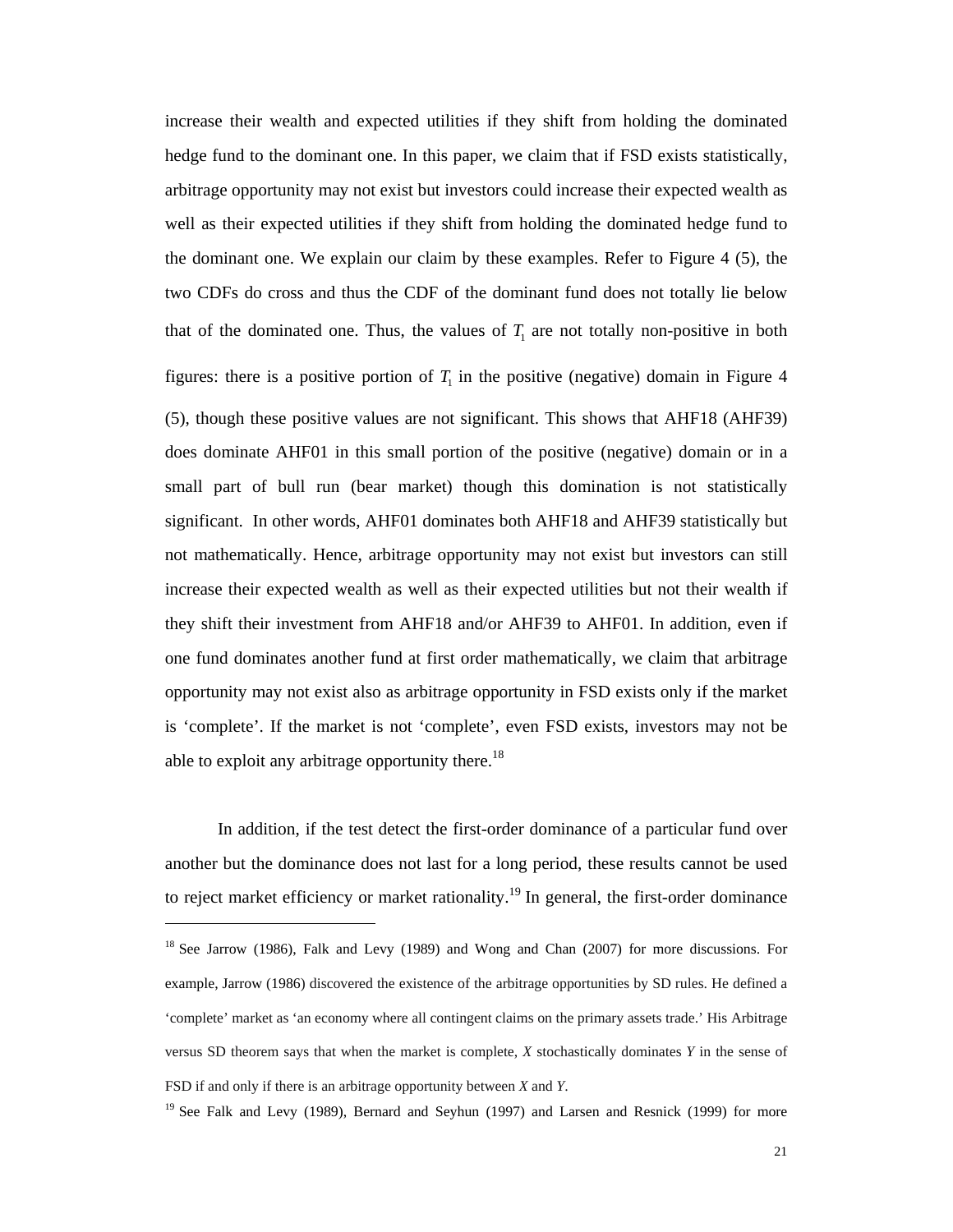should not last for a long period of time because market forces cause adjustment to a condition of no FSD if the market is rational and efficient. For example, if fund A dominates fund B at FSD, then all investors would buy fund A and sell fund B. This will continue, driving up the price of fund A relative to fund B, until the market price of fund A relative to fund B is high enough to make the marginal investor indifferent between A and B. In this situation, we infer that the market is still efficient and rational. In the conventional theories of market efficiency, if one is able to earn an abnormal return for a considerable length of time, the market is considered inefficient. If new information is either quickly made public or anticipated, the opportunity to use the new information to earn an abnormal return is of limited value. On the other hand, in the situation that the first-order dominance holds for a long time and all investors increase their expected wealth by switching their asset choice, we claim that the market is neither efficient nor rational. Another possibility for the existence of FSD to be held for a long period is that investors do no realize such dominance exists. It would be interesting to find out if FSD relationships among some funds would disappear over time. If it does not, then it would be considered a financial anomaly.<sup>20</sup>

### **5. CONCLUSION**

Hedge funds differ from traditional investments in many respects including benchmarks, investment processes, fees, and regulatory environment. With its absolute return strategies and non-normality returns distribution, additional investor skill is required to evaluate the quality of hedge funds and how a hedge fund fits into an investor's portfolio. Consistent with other studies, we find that sometimes the traditional MV criterion and CAPM statistics are ambiguous in their evaluation of the Asian hedge

discussions.

<sup>&</sup>lt;sup>20</sup> We note that there are some financial anomalies do not disappear after discovered. For example, Jegadeesh and Titman (1993) first documented the momentum profit in stock markets that for longer holding period former winners are still winners and former losers are still losers. After many years, many studies, for example, Chan et al (2000) still found momentum profits empirically.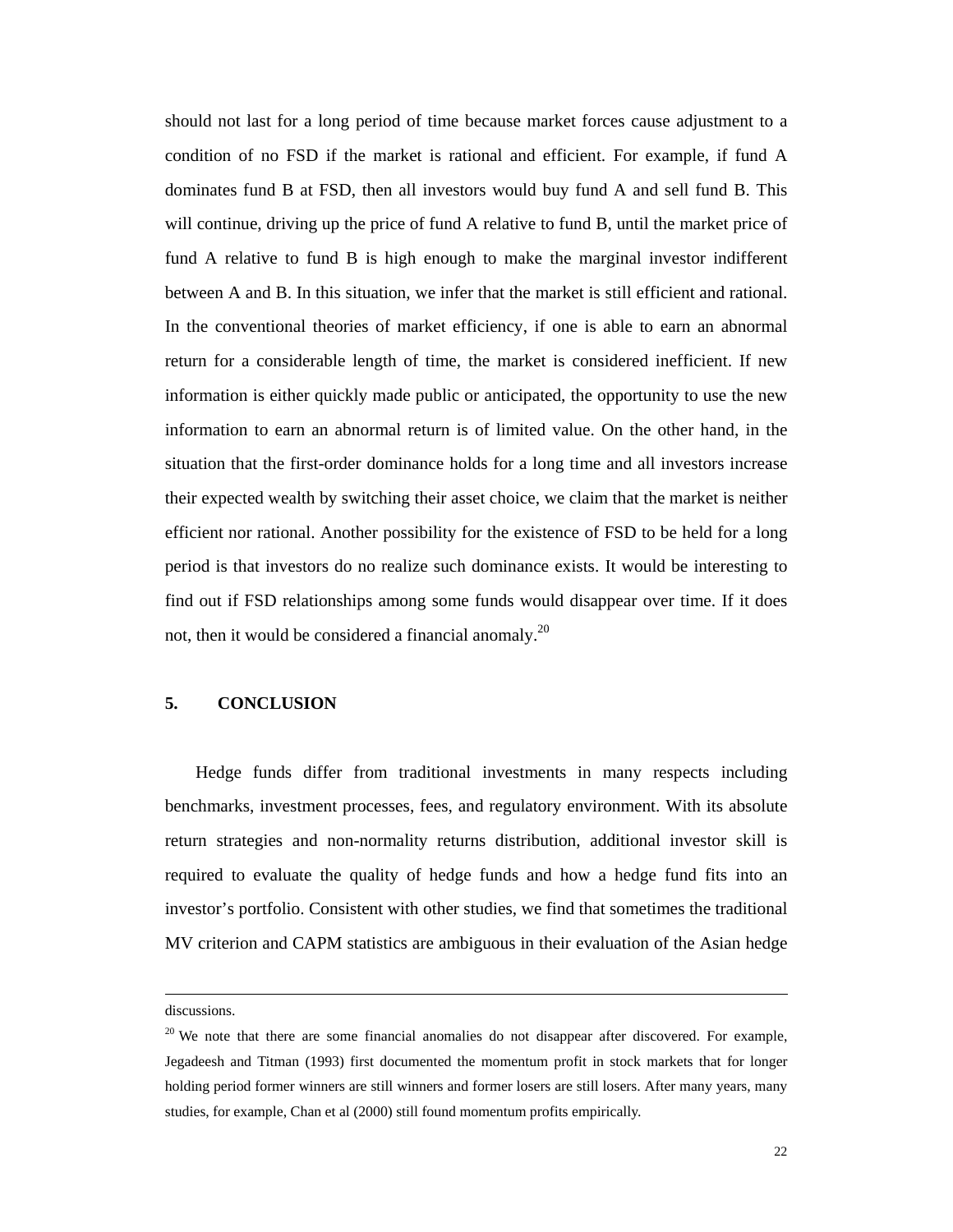funds some of the time. At other times, though some of MV and CAPM measures can identify the dominant funds, they fail to provide detailed information of the dominance relationship nor on the preferences of investors.

This paper introduces a powerful SD test to present a more complete picture for hedge fund performance appraisal and to draw inference on the preference of investors on the funds. The SD approach that is basically free of assumption is used to investigate the characteristics of the entire distribution of returns and test whether rational investors benefit from any hedge fund to maximize their expected utilities and/or expected wealth. An advantage of this approach is that it alleviates the problems that can arise if hedge fund returns are non-normally distributed. Our approach also allows for a meaningful economic interpretation of the results. Based on a sample of the 70 individual Asian hedge funds from the EurekaHedge database, we find the existence of first-order SD relationship among some hedge funds in the entire sample period; suggesting that all non-satiated investors could increase their expected wealth as well as their expected utilities by investing in the Asian hedge funds to explore these opportunities by shifting their investments from the dominated funds to the dominant funds. We also find the existence of second-order SD relationship among other funds/indices; indicating that the non-satiated and risk-averse investors would maximize their expected utilities, but not their expected wealth by switching from the SSD dominated hedge funds to their corresponding SSD dominant ones. In addition, by applying the DD technique, we also discover that in most SD relationships, one fund dominates another fund in the negative domain while the reverse dominance relationship can be found in the positive domain. Beside, the normality assumption in the traditional measures, the difference may also come from the traditional measures definition of an abnormal return as an excess return adjusted to some risk measures, while the SD tests employ the whole distribution of returns. The SD measure is an alternative that is superior to the traditional measures to help investors and fund managers in managing their investment portfolios.

We note that while some hedge funds are dominated by others, other issues may need to be considered before implementing the SD methodology in the selection of hedge funds. One issue is that Asian hedge funds may have different redemption timing, ranging from daily to once a year in rare cases. Hence, investors may prefer funds with high redemption frequency. We also note that while AHF01 dominates AHF47,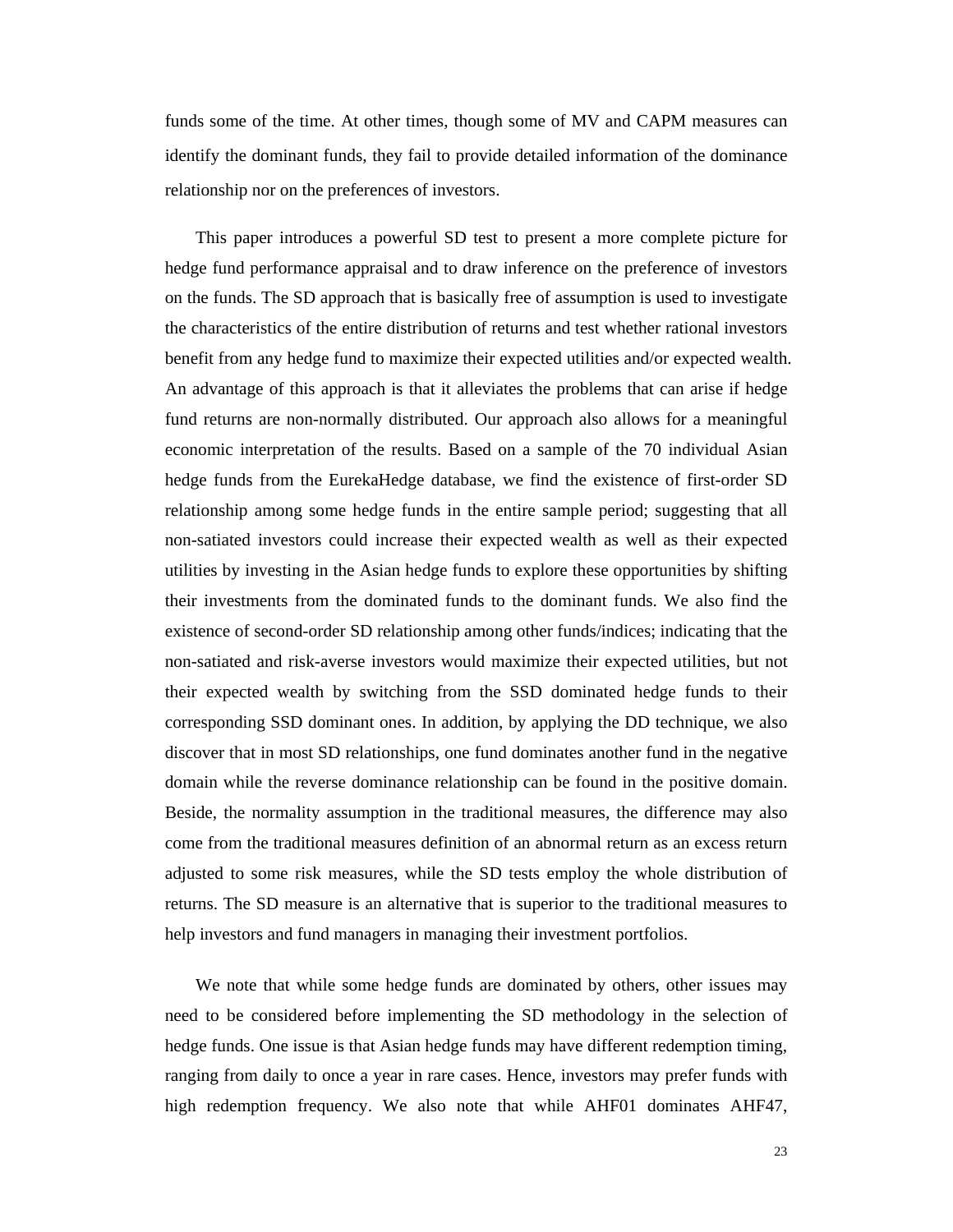investors can only redeem AHF01 quarterly, while the redemption timing for AFH47 is once a month. Secondly, entry and exit into hedge funds can be costly. These include search and assessment costs considerable due diligence is often advised for hedge fund investors. Further, a "hidden" transaction cost may arise in the way hedge fund managers are rewarded using a performance related fee. Lee et al. (2004) showed that this fee structure can penalize investors who transact frequently due to the free-rider and claw-back problems.

Some authors propose using higher order (higher than three) SD in empirical application. For example, Vinod (2004) recommended employing fourth order SD to choose investment prospects amongst 1281 mutual funds. We, however, would like to note that the first three orders are the most commonly-used orders in empirical work on SD, regardless whether the analyses are simple or complicated. We would also like to note that a hierarchy exists in SD relationships whereby findings of the first-order SD implies the second-order SD which in turn implies the third-order SD and the fourth order SD and so on (Levy 1992, 1998). We thus stopped at third order in this paper. In addition, we note that Post and Versijp (2007) have developed a new SD test for multiple comparisons. The advantage of this approach is that they could make multiple SD comparisons while we ranked the funds pair-wise. As we explore pair-wise comparison in the domination, we do not apply their test in this study.

Lastly, we find results that are consistent with Kat (2003), Kooli et al. (2005), Gregoriou et al. (2005) and many others who claim that if the normality assumption fails, the results drawn using the MV criterion and CAPM statistics can be misleading. We point out that unlike the SD approach that is consistent with utility maximisation the dominance findings using the MV and CAPM measures may only be consistent with utility maximization, if the assets returns are not normally distributed, under very specific conditions. For example, Meyer (1987), Wong (2007) and Wong and Ma (2007) show that that if the returns of two assets follow the same location-scale family, then a MV domination could infer preferences by risk averters on the dominant fund to the dominated one. Furthermore, if all the regularity conditions are satisfied (for example, assets follow normality assumption), the MV and CAPM measures be consistent if asset returns possess second order SD preference characteristic. However, even if all the regularity conditions are satisfied, the MV and CAPM measures cannot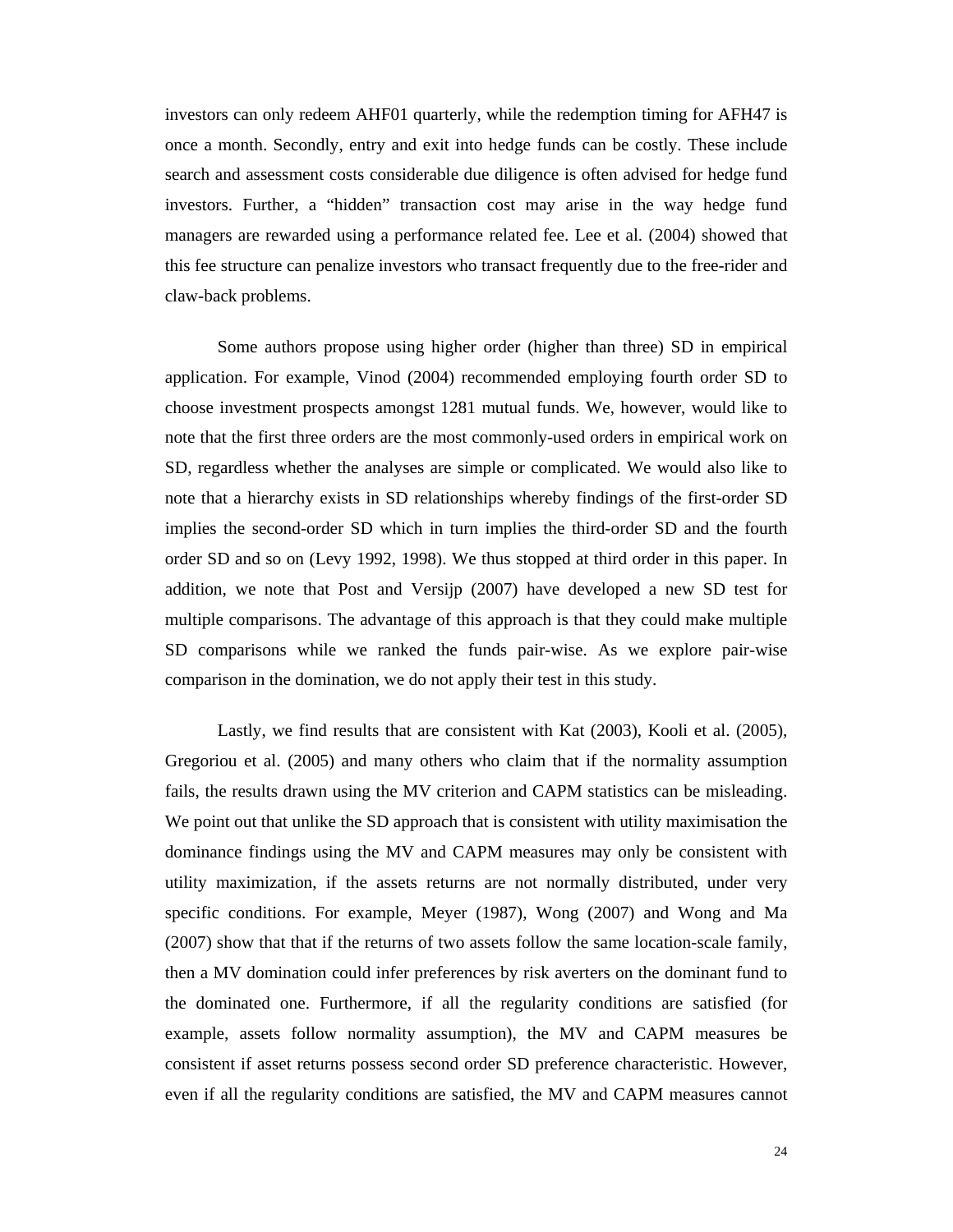identify the situations in which one fund dominates another one at first or third order SD. Thus, the SD approach allows better assessments for assets, regardless whether whose returns are normally or non-normally distributed.

We conclude that the stochastic dominance approach is more appropriate as a filter in the hedge fund selection process. Compared with the traditional approaches, the SD approach is more informative, providing greater insights and hence, allowing for better comparison in the performance and risk inherent in a hedge fund's track record relative to that of another.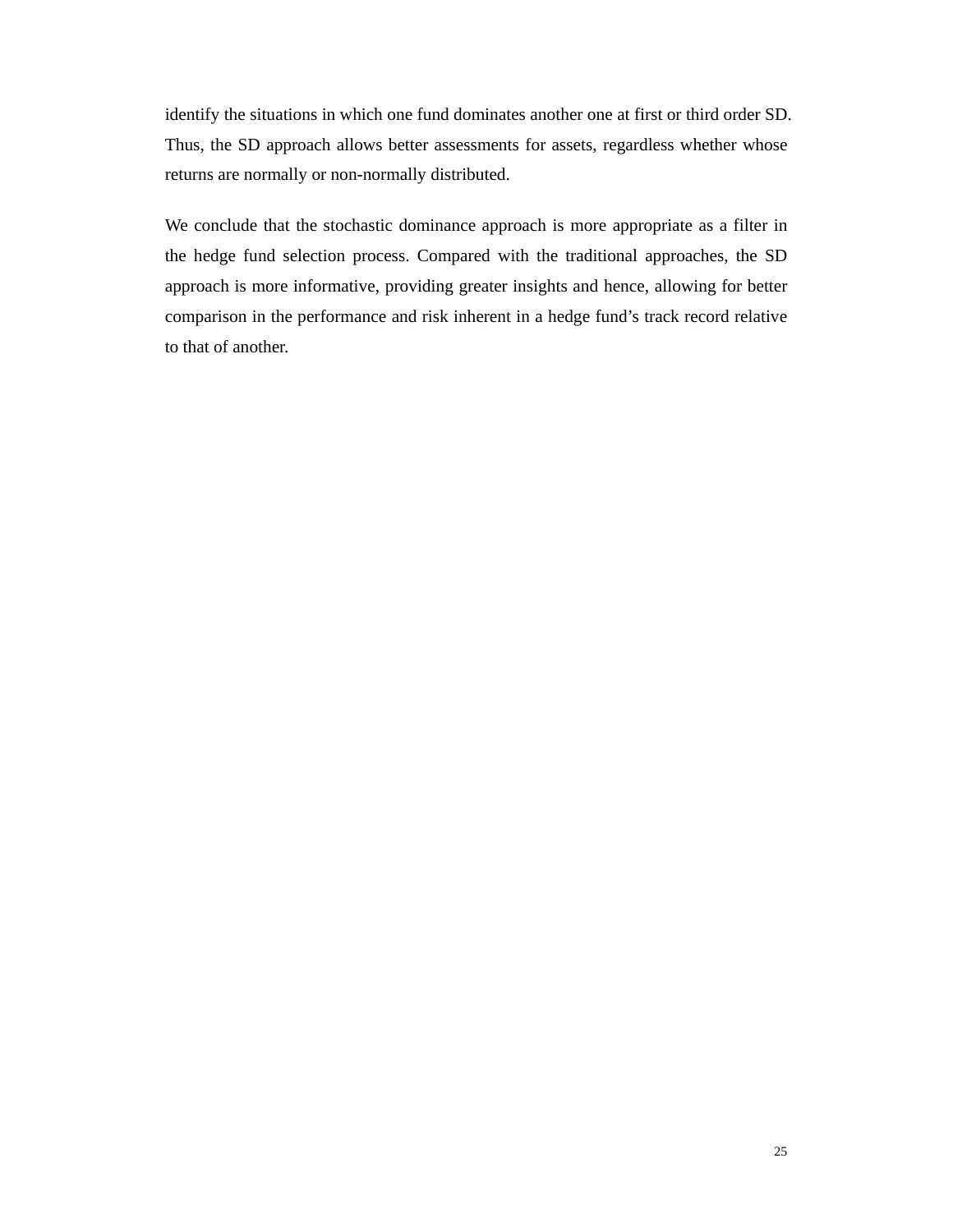|                                  |            |                | Sharpe    |                 |             |               |
|----------------------------------|------------|----------------|-----------|-----------------|-------------|---------------|
|                                  | Mean       | <b>Std Dev</b> | Ratio     | <b>Skewness</b> | Kurtosis    | JB            |
| AA EH Asia ex Japan Index (IX1)  | 0.01074    | 0.02474        | 0.3446    | $-0.1268$       | $-0.6269$   | 1.1437        |
| AA EH Japan Index (IX2)          | 0.00779    | 0.01753        | 0.3179    | $0.8404*$       | 1.2776      | $11.1446$ **  |
| AA EH Index (IX3)                | 0.00839    | 0.01692        | 0.3647    | $-0.1265$       | $-0.5447$   | 0.9019        |
| <b>MSAUCPI</b> (IX4)             | $-0.00259$ | 0.04950        | $-0.0970$ | $-0.0782$       | $-1.0969$   | 3.0693        |
| S&P 500 (IX5)                    | $-0.00211$ | 0.04708        | $-0.0917$ | $-0.1031$       | $-0.2931$   | 0.3213        |
| Average (Hedge Funds)            | 0.00913    | 0.04784        | 0.1830    | 0.2232          | $1.9470**$  | 41.3997**     |
| Maximum (Hedge Funds)            | 0.03648    | 0.19413        | 0.8399    | $3.0663$ **     | 16.4066**   | $766.96^{**}$ |
| Minimum (Hedge Funds)            | $-0.00690$ | 0.00787        | $-0.2948$ | $-1.6243$ **    | $-1.0969$   | 0.0718        |
| AHF01 (ADM Galleus Fund)         | 0.01267    | 0.01245        | 0.8399    | $-0.1083$       | $-0.4376$   | 0.5961        |
| AHF18 (Furinkazan Fund USD)      | $-0.00690$ | 0.03092        | $-0.2948$ | $-1.5567$ **    | $7.8761***$ | $179.32$ **   |
| AHF39 (LIM Asia Arbitrage Fund)  | 0.00601    | 0.00787        | 0.4824    | $-0.4813$       | 0.1959      | 2.4124        |
| AHF47 (Pacific-Asset Alpha Fund) | 0.03648    | 0.19413        | 0.1765    | $1.2334***$     | 1.2206      | $18.9381***$  |

**Table 1: Summary Statistics of the Asian Hedge Funds and the Five Market Indices** 

Note: AHF01, AHF18, AHF39 and AHF47 are the 'most outstanding funds' in which AHF47 possesses the largest monthly mean return (0.03648) and the largest standard deviation (0.1941); AHF18 exhibits the lowest monthly mean return and the smallest Sharpe ratio (-0.2948); AHF39 exhibits the smallest standard deviation (0.00787); AHF01 exhibits the largest Sharpe ratio (0.83995); AHF39 possesses the highest Treynor (0.7199) and AHF47 obtains the highest Jensen (0.0369) measures. Results in bold are extreme values.

 $p < 0.05$ ,  $p < 0.01$ .

| by the My and CAT M measures |     |                 |     |         |                 |       |         |       |       |
|------------------------------|-----|-----------------|-----|---------|-----------------|-------|---------|-------|-------|
|                              | IX1 | IX <sub>2</sub> | IX3 | IX4     | IX <sub>5</sub> | AHF01 | AHF18   | AHF39 | AHF47 |
| IX <sub>1</sub>              |     | S,J             | J   | S,T,J,M | S,T,J,M         |       | S,J,M   |       | S     |
| IX2                          | т   |                 | T   | S,T,J,M | S,T,J,M         |       | S,T,J,M | J     | S     |
| IX3                          | S.T | S.J.M           |     | S,T,J,M | S,T,J,M         |       | S,J,M   | J     | S     |
| IX4                          |     |                 |     |         |                 |       | S,J     |       |       |
| IX <sub>5</sub>              |     |                 |     | S,T,J,M |                 |       | S.J     |       |       |
| AHF01                        | М   | М               | М   | М       | M               |       | S.T.M   | S,J   | S,T   |
| AHF18                        |     |                 |     |         |                 | N     |         | N     | N     |
| AHF39                        |     |                 |     | М       | M               | T     | S,T,J,M |       | S.T   |
| AHF47                        |     |                 |     |         |                 |       | S.T.J   |       |       |

**Table 2: Pair-wise Comparison among the Asian Hedge Funds by the MV and CAPM Measures** 

M, S, T and J indicate dominance by MV criterion, Sharpe ratio, Treynor index, and Jensen index respectively. N denotes no dominance by MV, Sharpe ratio, Treynor index and Jensen index. In the table, the rows indicate whether the fund in the leftmost column dominates any of the funds in the top row while the columns show whether the fund in the top row is being dominated by any of the funds in the leftmost column. For example, the cells in the first row AHF01 and the second column AHF18 means that AHF01 dominates AHF18 by Sharpe ratio, Treynor index and MV criterion. The five indices IX1 – IX5 and the "four most outstanding funds", AHF01, AHF18, AHF39 and AHF47, are defined in Table 1.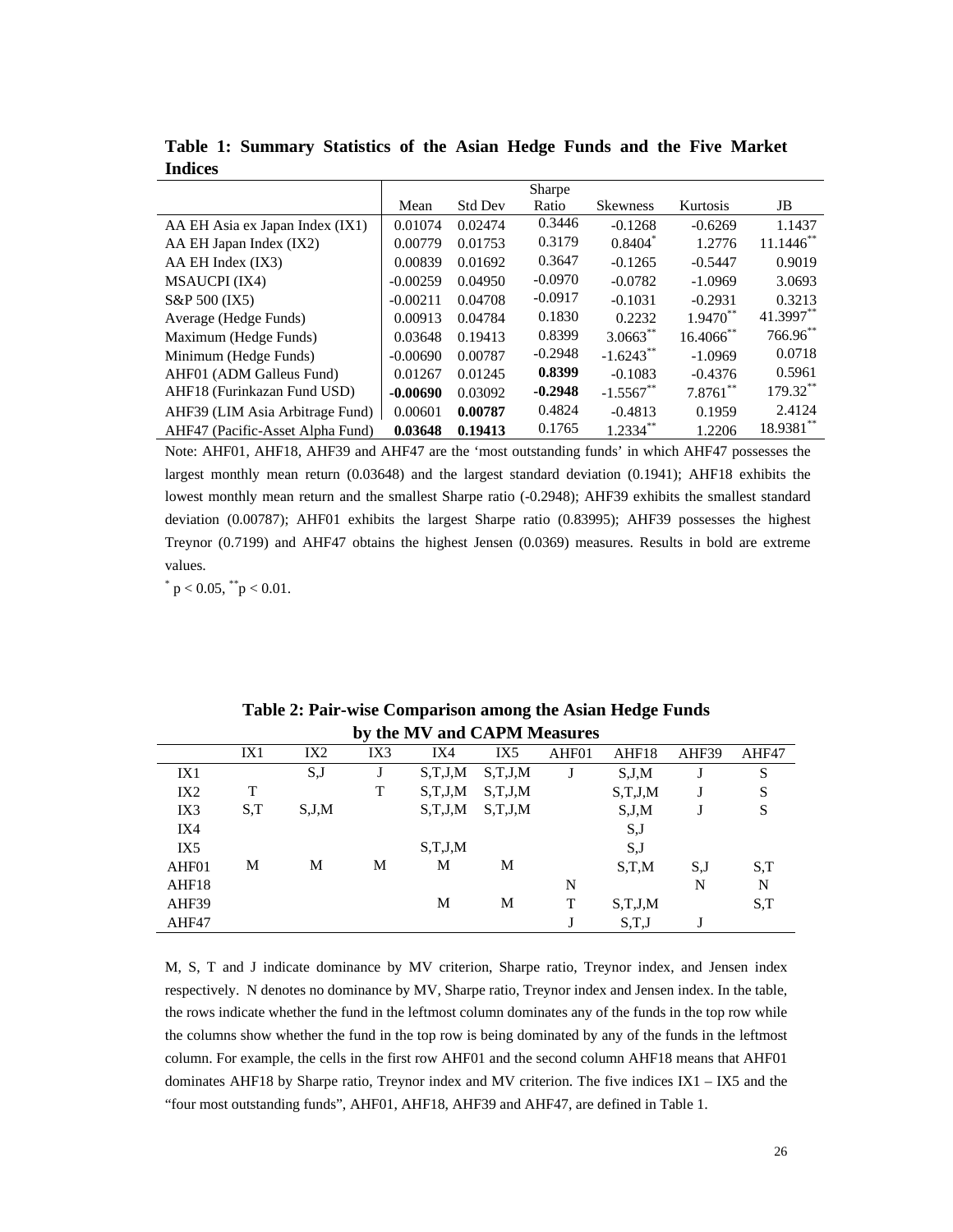| $\mathbf{v}$ and $\mathbf{v}$ and $\mathbf{v}$ and $\mathbf{v}$ and $\mathbf{v}$ and $\mathbf{v}$ and $\mathbf{v}$ and $\mathbf{v}$ |            |            |          |            |                 |           |            |            |            |                |
|-------------------------------------------------------------------------------------------------------------------------------------|------------|------------|----------|------------|-----------------|-----------|------------|------------|------------|----------------|
|                                                                                                                                     | IX1        | IX2        | IX3      | IX4        | IX <sub>5</sub> | AHF01     | AHF18      | AHF39      | AHF47      | Dominates      |
| IX <sub>1</sub>                                                                                                                     |            | <b>ND</b>  | ND       | <b>FSD</b> | <b>FSD</b>      | <b>ND</b> | <b>SSD</b> | <b>ND</b>  | <b>SSD</b> | $\overline{4}$ |
| IX2                                                                                                                                 | ND         |            | ND       | SSD.       | <b>FSD</b>      | ND        | <b>FSD</b> | ND         | <b>SSD</b> | 4              |
| IX3                                                                                                                                 | <b>ND</b>  | ND.        |          | <b>SSD</b> | <b>SSD</b>      | <b>ND</b> | <b>FSD</b> | <b>ND</b>  | <b>SSD</b> | $\overline{4}$ |
| IX4                                                                                                                                 | ND         | ND.        | ND.      |            | ND              | <b>ND</b> | ND         | ND         | <b>SSD</b> |                |
| IX <sub>5</sub>                                                                                                                     | ND         | <b>ND</b>  | ND.      | ND.        |                 | ND        | ND         | ND         | <b>SSD</b> |                |
| AHF01                                                                                                                               | <b>FSD</b> | <b>SSD</b> | ND.      | <b>SSD</b> | <b>SSD</b>      |           | <b>FSD</b> | <b>FSD</b> | <b>SSD</b> |                |
| AHF18                                                                                                                               | ND         | ND.        | ND       | ND.        | ND              | ND        |            | ND         | <b>SSD</b> |                |
| AHF39                                                                                                                               | <b>SSD</b> | ND.        | ND       | <b>SSD</b> | <b>SSD</b>      | <b>ND</b> | <b>FSD</b> |            | <b>SSD</b> | 5              |
| AHF47                                                                                                                               | ND         | ND         | ND       | ND.        | ND              | <b>ND</b> | ND         | ND         |            | $\overline{0}$ |
| Dominated by                                                                                                                        | 2          |            | $\Omega$ | 5          | 5               | $\Omega$  | 5          |            | 8          |                |

**Table 3: Pair-wise Comparison of the Asian Hedge Funds by the Davidson-Duclos (DD) Tests** 

The results in this table are read based on rows-versus-column basis. For example, the cell in the first row IX1 and the forth column IX4 tells us that IX1 stochastically dominates IX4 at first-order while the cell in the second row IX2 and the first column IX1 inform readers that IX2 does not stochastically dominate IX1. Alternatively, reading along the row IX1, it can be seen that IX1 dominates 4 other indices/funds while reading down the IX1 column shows that IX1 is dominated by 2 other indices/funds. The five indices IX1 – IX5 and the "four most outstanding funds", AHF01, AHF18, AHF39 and AHF47, are defined in Table 1.

|                           |            | Dominates      |                | Dominated By                |                |                |  |
|---------------------------|------------|----------------|----------------|-----------------------------|----------------|----------------|--|
| Index / Fund              | <b>FSD</b> | <b>SSD</b>     | <b>TOTAL</b>   | <b>FSD</b>                  | <b>SSD</b>     | <b>TOTAL</b>   |  |
| AA EH Asia ex Japan Index | 5          | 19             | 24             | $\mathfrak{D}$              |                | 3              |  |
| AA EH Japan Index         | 11         | 23             | 34             | 0                           |                |                |  |
| <b>AA EH Index</b>        |            | 28             | 35             | $\mathcal{D}_{\mathcal{L}}$ | $\Omega$       | $\overline{2}$ |  |
| <b>MSAUCPI</b>            | $\Omega$   | 2              | 2              | 21                          | 19             | 40             |  |
| S&P 500                   | $\Omega$   | $\overline{2}$ | $\overline{2}$ | 15                          | 12             | 27             |  |
| AHF47                     | $\Omega$   | $\Omega$       | $\theta$       | $\Omega$                    | 63             | 63             |  |
| AHF18                     | $\Omega$   | 2              | $\overline{2}$ | 17                          | $\overline{4}$ | 21             |  |
| AHF39                     |            | 46             | 47             | 4                           | $\Omega$       | 4              |  |
| AHF01                     | 16         | 38             | 54             |                             |                |                |  |

**Table 4: Summary of the Davidson-Duclos (DD) Test Statistics** 

The values indicate the number of indices/funds for each index/fund dominates or the number of indices/funds that it is dominated by. Note that in the table the reported number of SSD excludes the number of FSD. As hierarchical relationship exists in SD, FSD implies SSD. Thus, the total number of SSD (inclusive of FSD) is the sum of FSD and SSD (exclusive of FSD). For example, AA EH Asia ex Japan Index dominates 5 indices/funds at FSD, dominates 19 indices/funds at SSD (excluding FSD) and thus it dominates 24 indices/funds (including both FSD and SSD) totally. On the other hand, it is dominated by 2 other indices/funds at FSD, dominated by one index/fund at SSD (excluding FSD), and thus it dominated by 3 indices/funds (including both FSD and SSD) totally.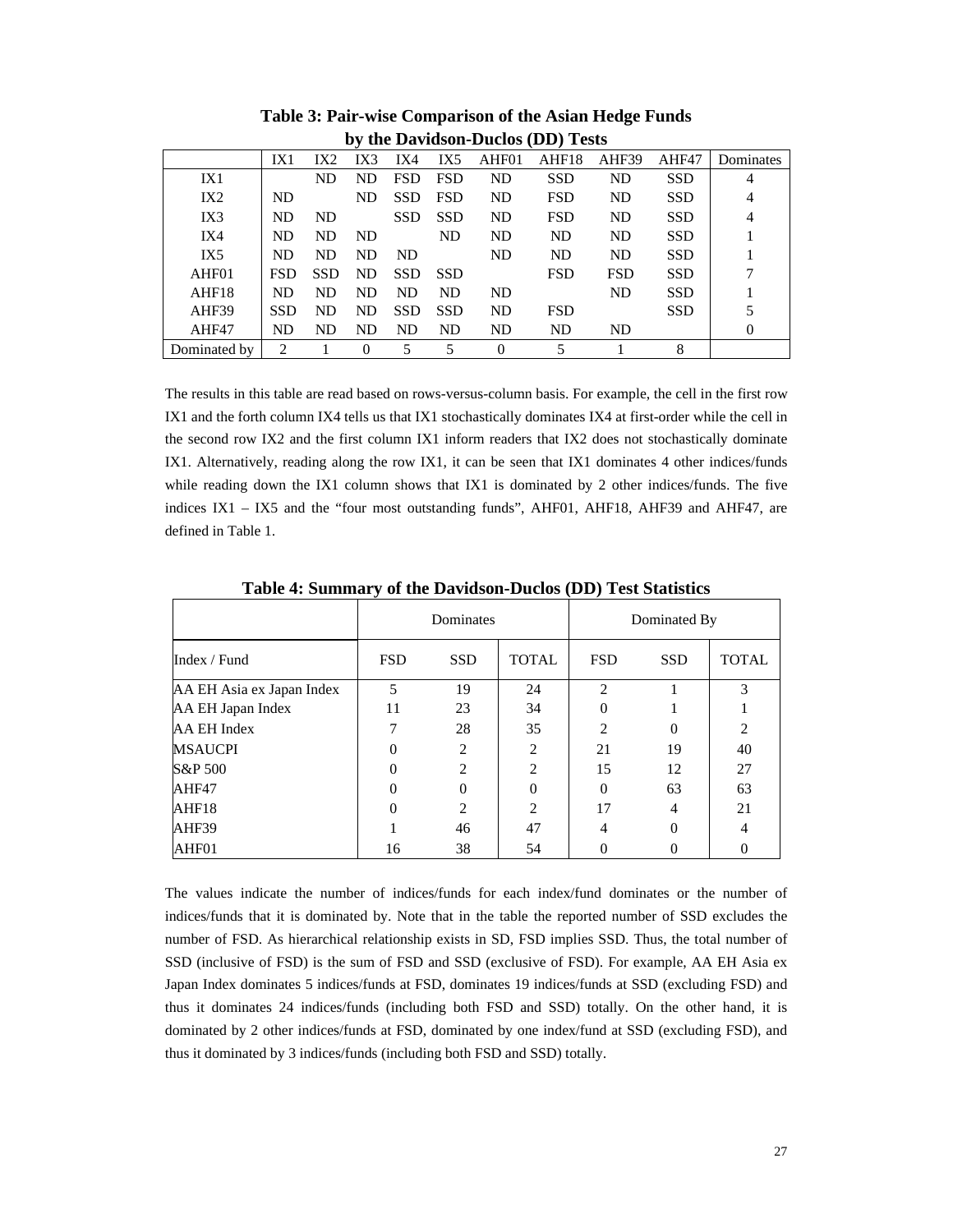| Sample          | <b>FSD</b>  |             | <b>SSD</b>    |               | <b>TSD</b>    |               |
|-----------------|-------------|-------------|---------------|---------------|---------------|---------------|
|                 | % $T_1 > 0$ | % $T_1$ < 0 | % $T_{2} > 0$ | % $T_{2}$ < 0 | % $T_{3} > 0$ | % $T_{3}$ < 0 |
| $AHF47 - AHF18$ | 9           | 22          |               |               |               |               |
| AHF39 - AHF47   | 22          | 11          |               | 15            |               | 19            |
| AHF39 - AHF18   | $\bf{0}$    | 17          |               | 27            |               |               |
| AHF01 - AHF18   | 0           | 21          |               | 32            |               |               |
| $AHF01 - AHF39$ | 0           | 27          |               | 27            |               |               |
| $AHF01 - AHF47$ | 21          | 12          |               |               |               |               |

**Table 5: Results of Davidson-Duclos (DD) Test for Risk Averters**

Note: DD test statistics are computed over a grid of 100 on monthly Asian hedge fund returns. The table reports the percentage of DD statistics which is significantly negative or positive at the 5% significance level, based on the asymptotic critical value of 3.254 of the studentized maximum modulus (SMM)

distribution.  $T_i$  is the Davidson and Duclos (DD) statistic for risk averters with  $j =l$ , 2 and 3 defined in

equation (2) with  $F$  to be the first fund and  $G$  to be the second fund stated in the first column. The five indices IX1 – IX5 and the "four most outstanding funds", AHF01, AHF18, AHF39 and AHF47, are defined in Table 1.

**Figure 1: Means and Standard Deviations of the 70 Asian Hedge Funds** 



**Figure 2: Plot of Risks versus Returns among the 70 Asian Hedge Funds** 



efficient frontier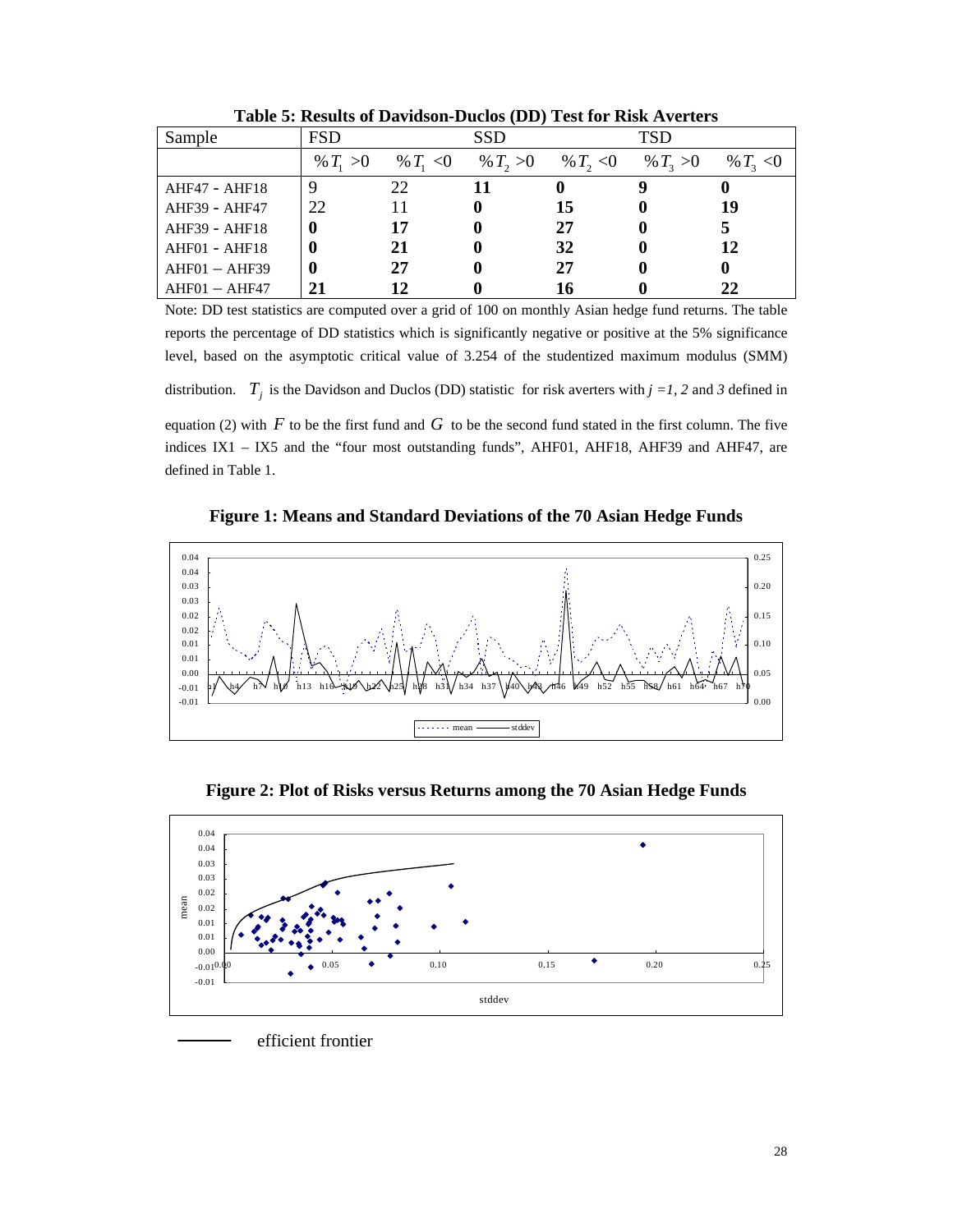**Figure 3: DD Statistics of AHF47 - AHF18 and their Cumulative Distribution Functions** 



Note:  $T_i$  is the Davidson and Duclos (DD) statistic for risk averters with  $j =l$ , 2 and 3 defined in equation (2) with  $F = AHF47$  and  $G = AHF18$ . AHF47 (AHF18) refers to the cumulative distribution function of AHF47 (AHF18).

**Figure 4: DD Statistics of AHF01 – AHF18 and their Cumulative Distribution Functions** 



Note :  $T_j$  is the Davidson and Duclos (DD) statistic for risk averters with  $j = 1$ , 2 and 3 defined in equation (2) with  $F = AHF01$  and  $G = AHF18$ . AHF01 (AHF18) refers to the cumulative distribution function of AHF01 (AHF18).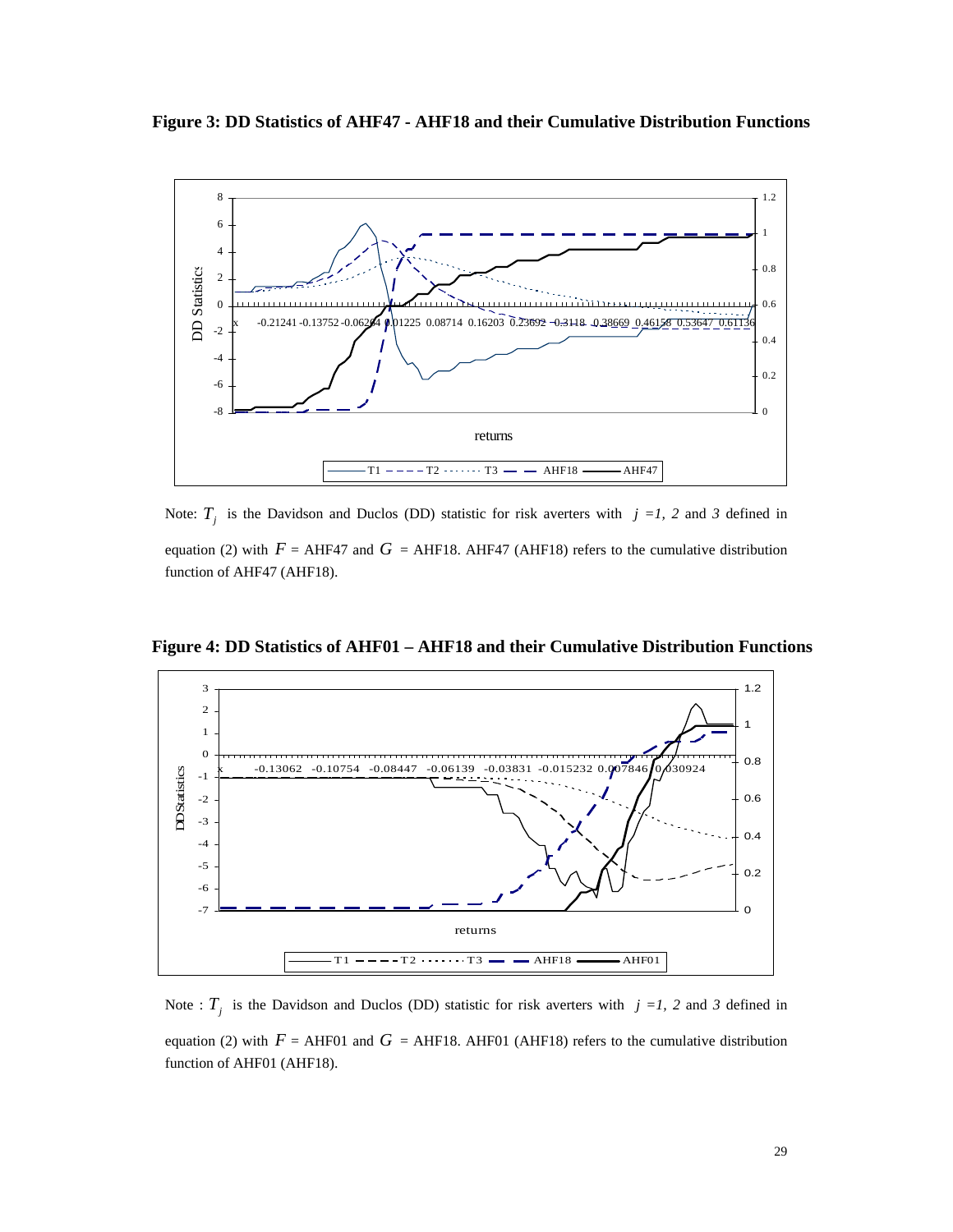

**Figure 5: DD Statistics of AHF01 – AHF39 and their Cumulative Distribution Functions** 

Note:  $T_j$  is the Davidson and Duclos (DD) statistic for risk averters with  $j = 1$ , 2 and 3 defined in equation (2) with  $F = AHF01$  and  $G = AHF39$ . AHF01 (AHF39) refers to the cumulative distribution function of AHF01 (AHF39).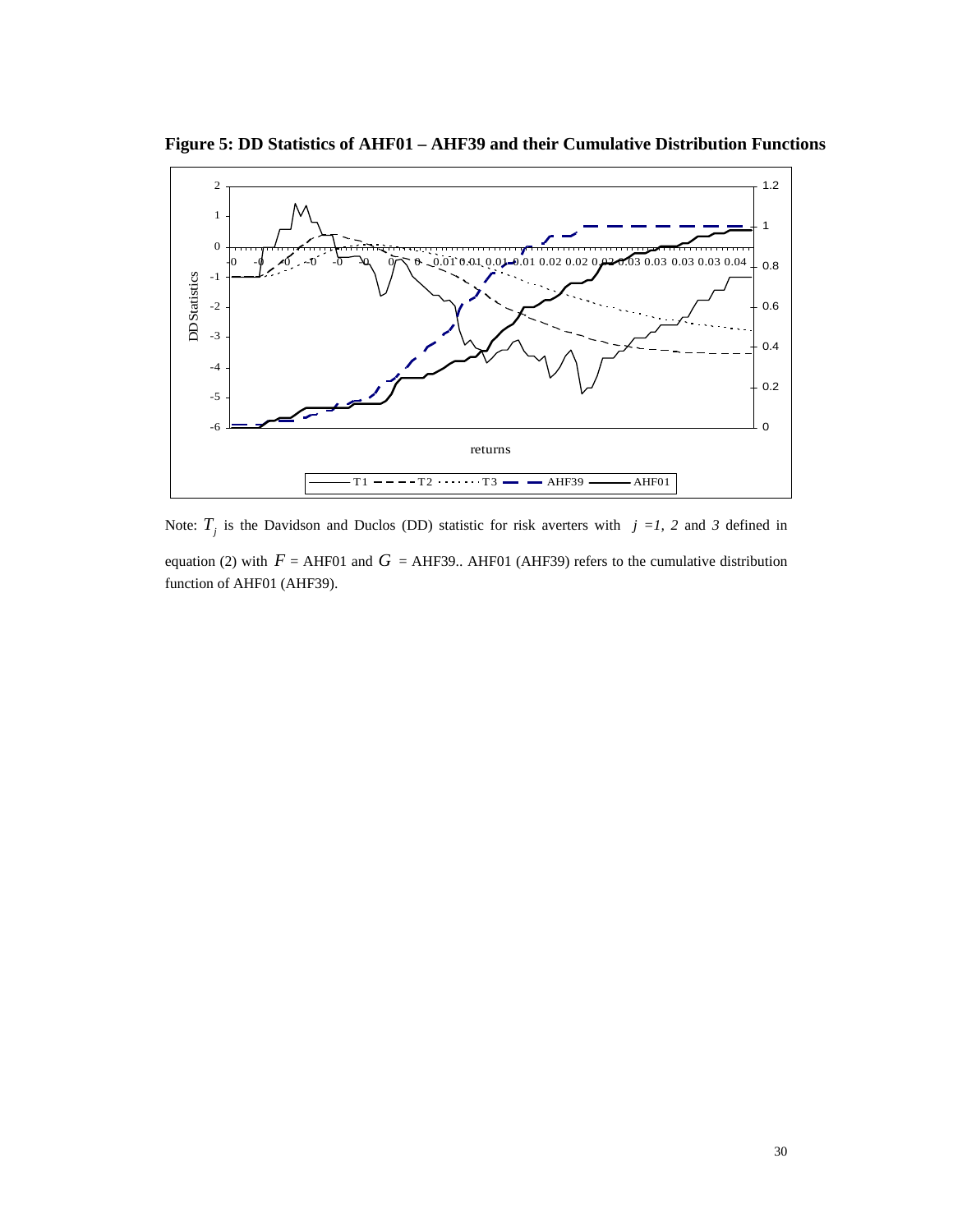#### **REFERENCES**

Ackerman, C., R. McEnally and D. Ravenscraft, 1999, The performance of hedge funds: Risk, return and incentive, Journal of Finance, 54, 833–874.

Agarwal, V. and N.Y. Naik, 2000, On taking the alternative route: Risks, rewards, and performance persistence of hedge funds, Journal of Alternative Investments, 4, 6–23.

Agarwal, V. and N.Y. Naik, 2004, Risk and portfolio decisions involving hedge funds, Review of Financial Studies, 17, 63–98.

Alexander, G.J. and A.M. Baptista, 2002, Economic implications of using mean-VaR model for portfolio selection: A comparison with mean-variance analysis, Journal of Economic and Dynamics Control, 26, 1159-1193.

Alexander, G.J. and A.M. Baptista, 2004, Comparison of VaR and CVaR constraints on portfolio selection with the mean-variance model, Management Science, 50, 1261-1273.

Amenc, N., S.E. Bied and L. Martellini, 2003, Predictability in hedge fund returns, Financial Analysts Journal, 59, 32-46.

Anderson, G., 1996, Nonparametric tests of stochastic dominance in income distributions, Econometrica, 64, 1183 – 1193.

Anderson, G., 2004, Toward an empirical analysis of polarization, Journal of Econometrics, 122, 1-26.

Barrett, G.F. and S.G. Donald, 2003, Consistent tests for stochastic dominance, Econometrica, 71, 71-104.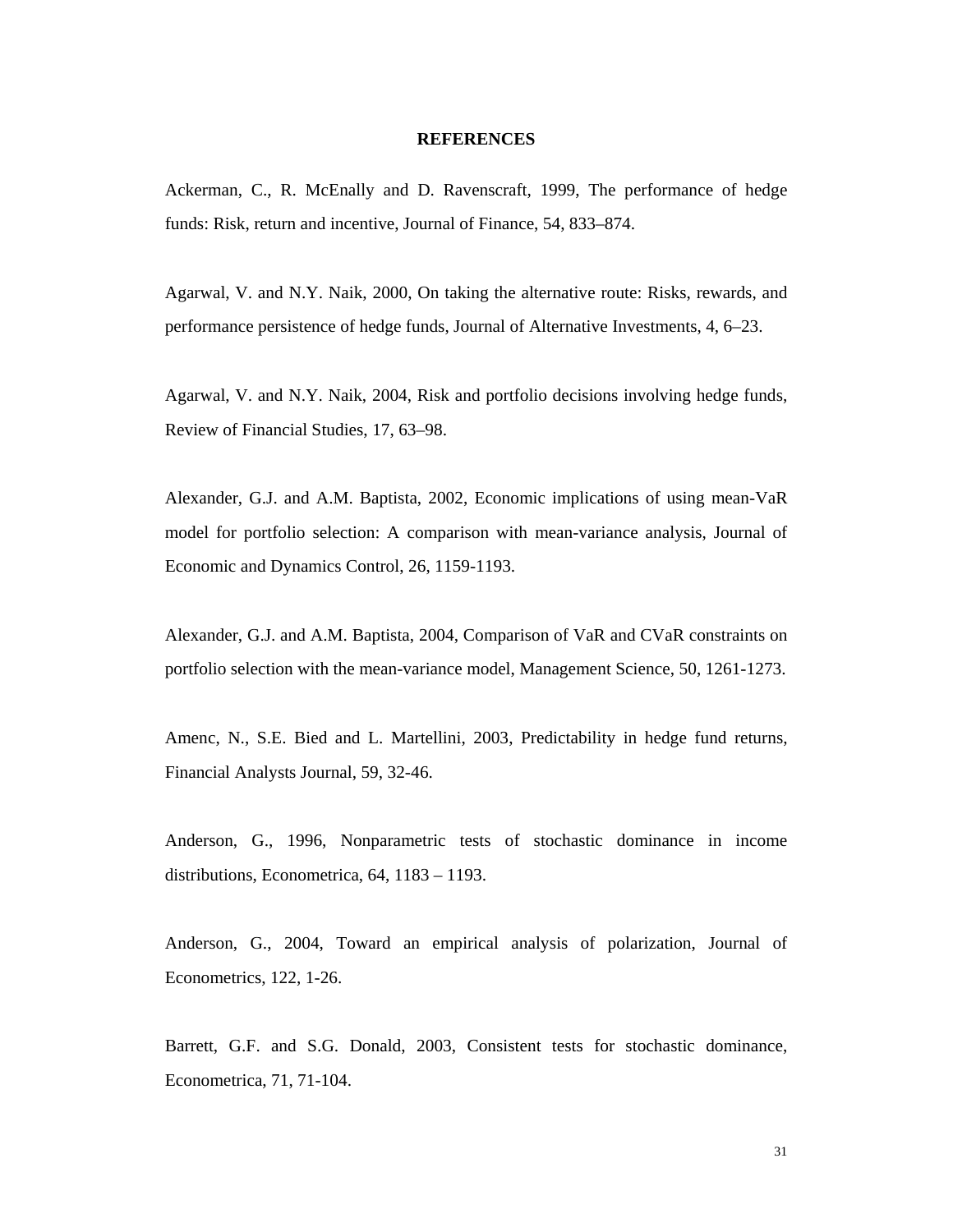Bernard, V.L. and H.N. Seyhun, 1997, Does post-earnings-announcement drift in stock prices reflect a market inefficiency? a stochastic dominance approach, Review of Quantitative Finance and Accounting, 9, 17-34.

Bishop, J.A., J.P. Formly and P.D. Thistle, 1992, Convergence of the South and Non-South income distributions, American Economic Review, 82, 262-272.

Brealey, R.A. and E. Kaplanis, 2001, Hedge funds and financial stability: An analysis of their factor exposures, International Finance, 4, 161–187.

Brooks, C. and H.M. Kat, 2002, The statistical properties of hedge fund index returns and their implications for investors, Journal of Alternative Investments, 5, 26-44.

Brown, S.J., W.N. Goetzmann and J. Park, 2001, Careers and survival: Competition and risk in the hedge fund and CTA industry, Journal of Finance, 56, 1869–1886.

Chan, K., A. Hameed, and W. Tong, 2000, Profitability of Momentum Strategies in the International Equity Markets, Journal of Financial and Quantitative Analysis, 35(2), 153-172.

Davidson, R. and J.Y. Duclos, 2000, Statistical inference for stochastic dominance and for the measurement of poverty and inequality, Econometrica, 68, 1435-1464.

Edwards, F. and M.O. Caglayan, 2001, Hedge fund performance and manager skill, Journal of Futures Markets, 21, 1003–1028.

Falk, H. and H. Levy, 1989, Market reaction to quarterly earnings' announcements: A stochastic dominance based test of market efficiency, Management Science, 35, 425- 446.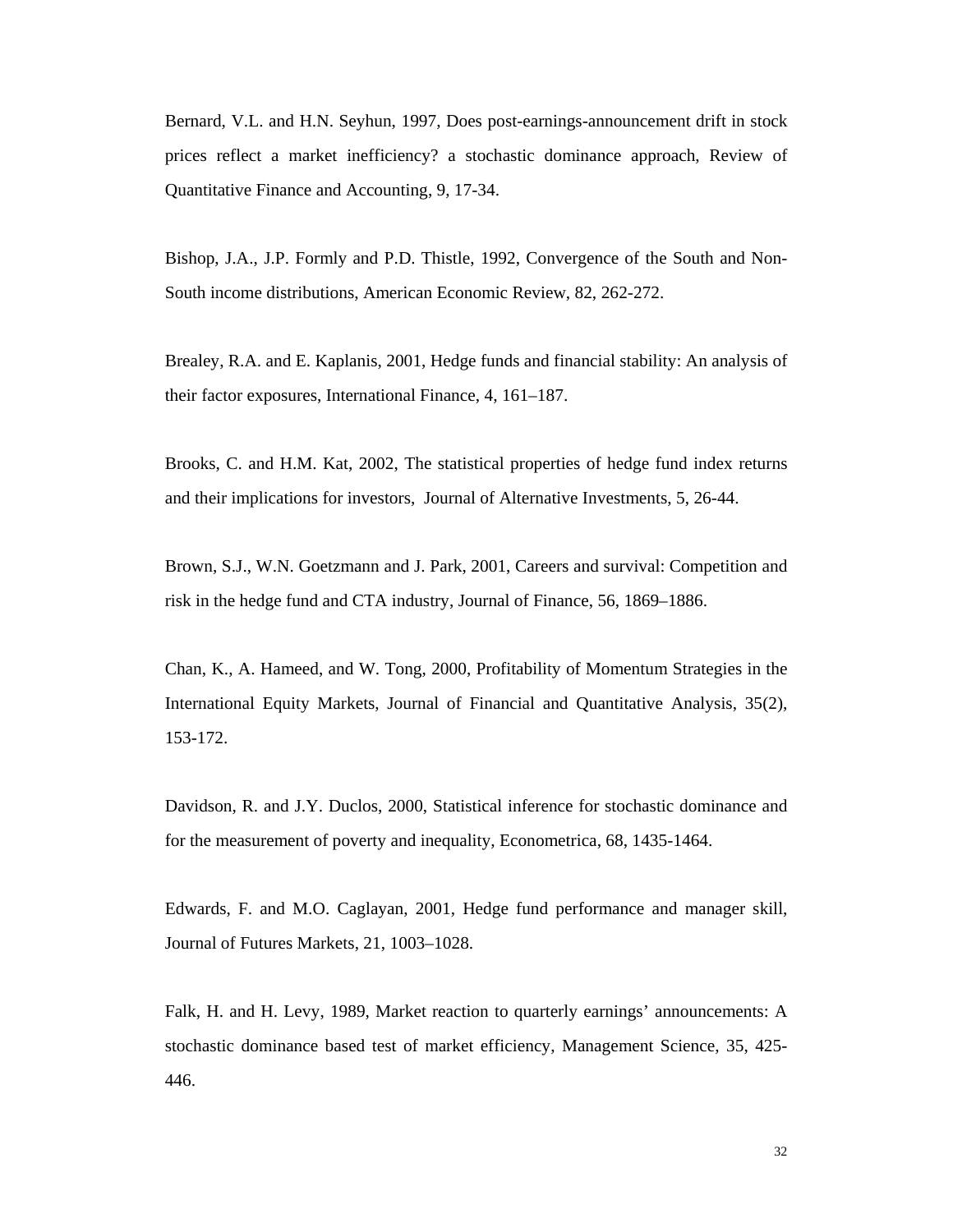Feldstein, M.S., 1969, Mean variance analysis in the theory of liquidity preference and portfolio selection, Review of Economics Studies, 36, 5-12.

Fong, W.M., W.K. Wong and H.H. Lean, 2005, International momentum strategies: A stochastic dominance approach, Journal of Financial Markets, 8, 89–109.

Fung, W. and D.A. Hsieh, 1997, Empirical characteristics of dynamic trading strategies: The case of hedge funds, Review of Financial Studies, 10, 275–302.

Fung, W. and D.A. Hsieh, 1999a, A primer on hedge funds, Journal of Empirical Finance, 6, 309-331.

Fung, W. and D.A. Hsieh, 1999b, Is mean-variance analysis applicable to hedge funds? Economic Letters, 62, 53-58.

Fung, W. and D.A. Hsieh, 2000, Performance characteristics of hedge funds and commodity funds: Natural vs. spurious biases, Journal of Financial and Quantitative Analysis, 35, 291–307.

Gasbarro, D. W.K. Wong and J.K. Zumwalt, 2007, Stochastic Dominance Analysis of iShares, European Journal of Finance, 13, 89-101.

Getmansky, M., A.W. Lo and I. Makarov, 2004, An econometric model of serial Correlation and illiquidity in hedge fund returns, Journal of Financial Economics, 74, 529–609.

Gregoriou, G.N., F. Rouah and K. Sedzro, 2002, On the market timing of hedge fund managers, Journal of Wealth Management, 5, 26–38.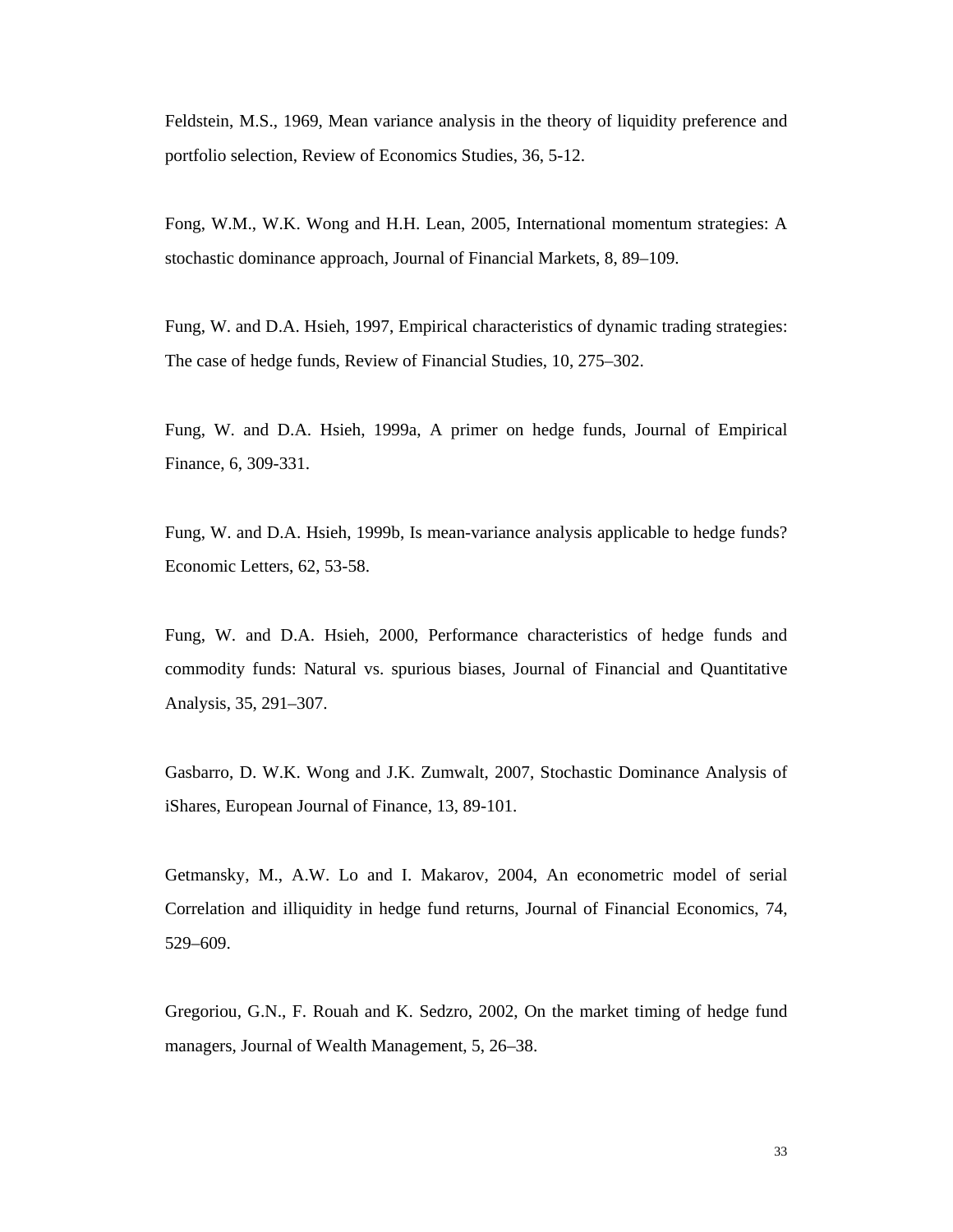Gregoriou, G.N., K. Sedzro and J. Zhu, 2005, Hedge fund performance appraisal using data envelopment analysis, European Journal of Operational Research, 164, 555–571.

Gupta, A. and B. Liang, 2005, Do hedge funds have enough capital? A Value-at-Risk approach, Journal of Financial Economics, 77, 219–253.

Hanoch, G. and H. Levy, 1969, The efficiency analysis of choices involving risk, Review of Economic Studies, 36, 335-346.

Jarrow, R., 1986, The relationship between arbitrage and first order stochastic dominance, Journal of Finance, 41, 915-921.

Jegadeesh, N. and S. Titman 1993, Returns to Buying Winners and Selling Losers: Implications for Stock Market Efficiency, Journal of Finance, 48, 65-91.

Jensen, M.C., 1969, Risk, the pricing of capital assets and the evaluation of investment portfolios, Journal of Business, 42, 167-247.

Jorion, P., 2000, Value-at-Risk: The new benchmark for managing financial risk, (McGraw-Hill, New York).

Kat, H.M., 2003, 10 things that investors should know about hedge funds, Journal of Wealth Management, 5, 72–81.

Kat, H.M. and F. Menexe, 2003, Persistence in hedge fund performance: The true value of a track record, Journal of Alternative Investments, 5, 62-72.

Kaur, A., B.L. Rao and H. Singh, 1994, Testing for second-order stochastic dominance of two distributions, Econometric Theory, 10, 849-866.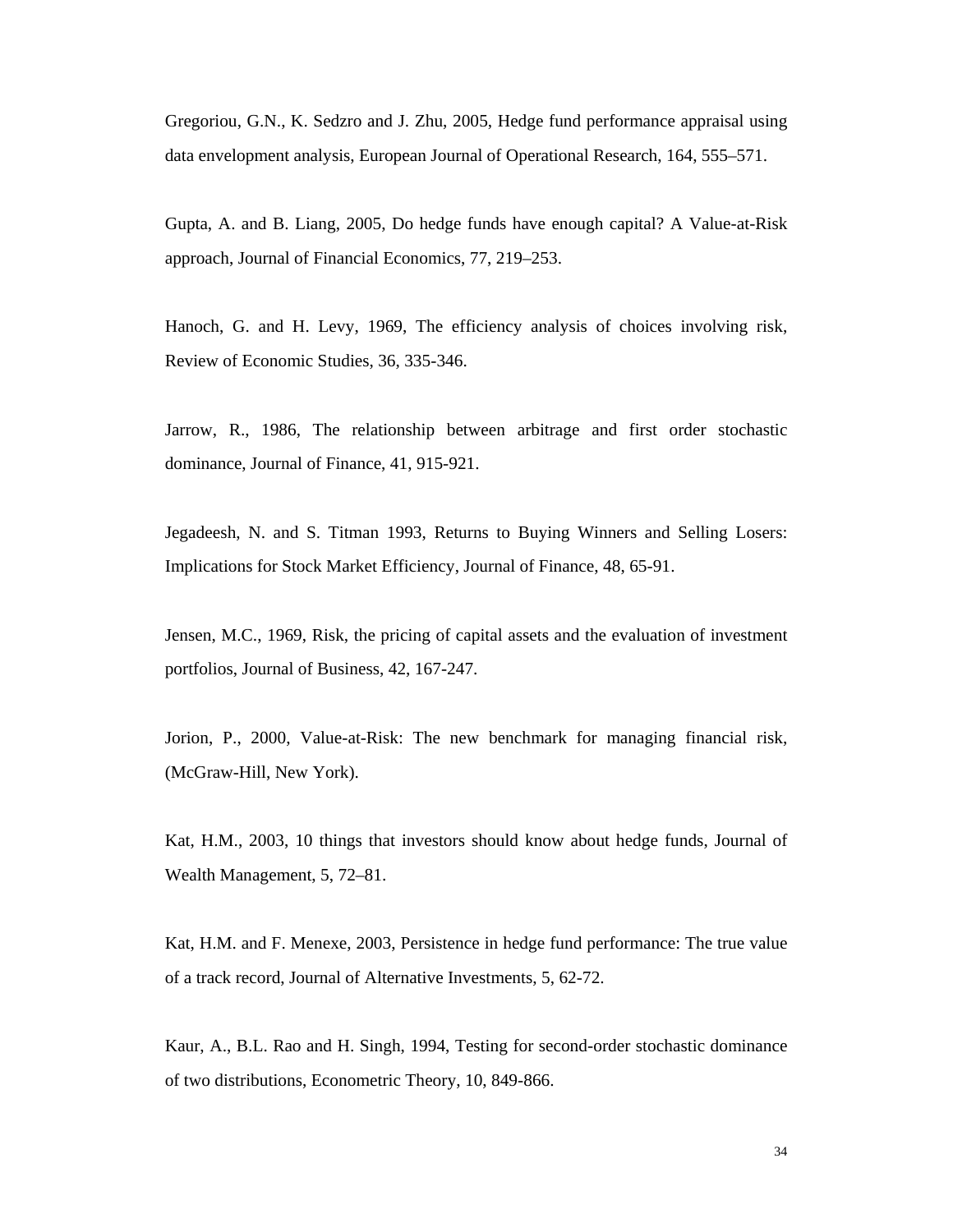Kjetsaa, R. and M. Kieff, 2003, Stochastic dominance analysis of equity mutual fund performance, American Business Review, 21, 1-8.

Klecan, L., R. McFadden and D. McFadden, 1991, A robust test for stochastic dominance, Working Paper, MIT & Cornerstone Research.

Kuosmanen, Timo, 2004, Efficient diversification according to stochastic dominance criteria, Management Science, 50(10), 1390–1406.

Larsen G.A. and B.G. Resnick, 1999, A performance comparison between crosssectional stochastic dominance and traditional event study methodologies, Review of Quantitative Finance and Accounting, 12, 103-112.

Lavinio, S., 2000, The Hedge Fund Handbook, (McGraw-Hill, New York).

Lean, H.H., W.K. Wong and X.B. Zhang, 2007, Size and power of some stochastic dominance tests, Journal of Statistical Computation and Simulation, forthcoming.

Lee, D., S. Lwi and K.F. Phoon, 2004; Equitable performance fee for hedge funds, Journal of Investing, 13, 31-41.

Lee, D. K.F. Phoon and C.Y. Wong, 2006, Moments analysis in risk and performance measurement, Journal of Wealth Management, 9, 54-65.

Leitner, J., 2005, A short note on second-order stochastic dominance preserving coherent risk measures, Mathematical Finance, 15(4), 649-651.

Leshno, M. and H. Levy, 2002, Preferred by "All" and preferred by "Most" decision makers: Almost stochastic dominance, Management Science, 48, 1074-1085.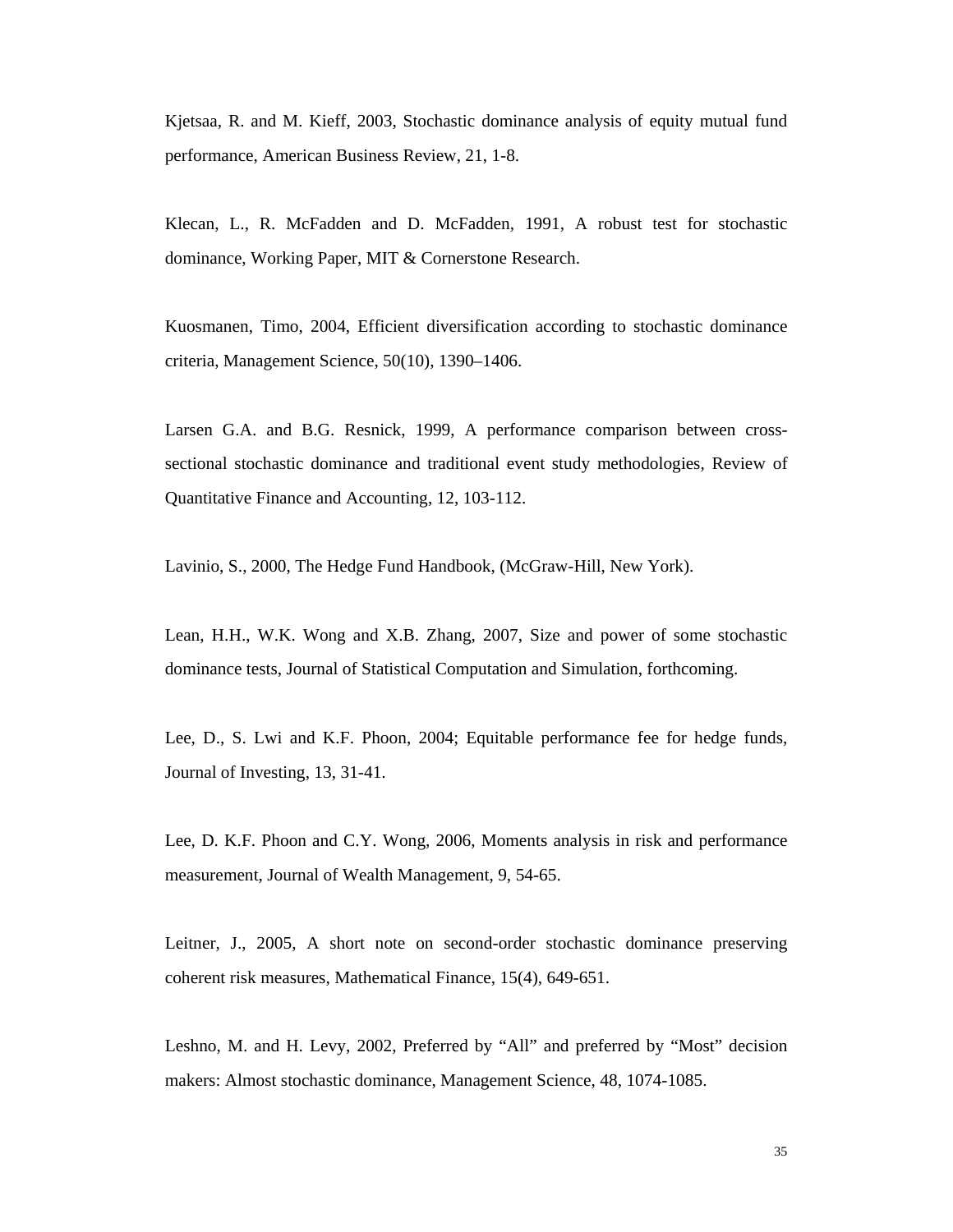Levy H., 1992, Stochastic dominance and expected utility: Survey and analysis, Management Science, 38, 555-593.

Levy, H., Stochastic dominance: Investment decision making under uncertainty, (Kluwer, Boston)

Levy, H. and M. Sarnat, 1970, Alternative efficiency criteria: An empirical analysis, Journal of Finance, 25, 1153-1158.

Lhabitant, F.S., 2001, Assessing market risk for hedge funds and hedge fund portfolios, Working Paper, University of Lausanne.

Liang, B., 1999, On the performance of hedge funds, Financial Analysts Journal, 55, 72–85.

Linton, O., E. Maasoumi and Y.J. Whang, 2005, Consistent testing for stochastic dominance under general sampling schemes, Review of Economic Studies, 72, 735-765.

Ma, C. and W.K. Wong, 2006, Stochastic dominance and risk measure: A decisiontheoretic foundation for VaR and C-VaR, Social Science Research Network Working Paper, 907272.

Markowitz, H.M., 1952, Portfolio selection, Journal of Finance, 7, 77-91.

Markowitz, H.M., 199), Portfolio selection: Efficient diversification of investments, (Blackwell Publishers, London).

McFadden, D., 1989, Testing for stochastic dominance, in Fomby, T. and T. Seo (eds), Studies in the Economics of Uncertainty*,* Springer Verlag, New York) 113-132.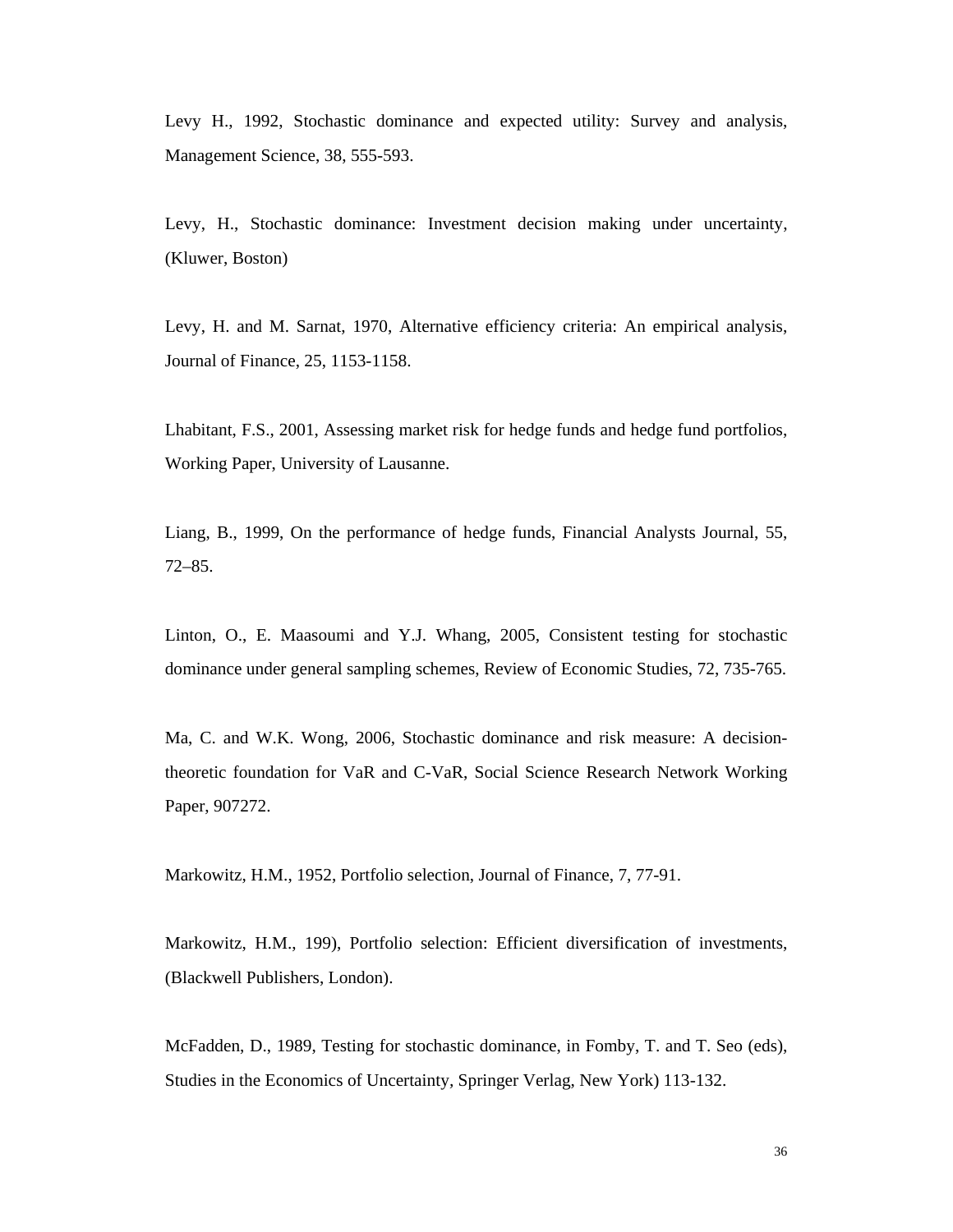Ogryczak, W. and A. Ruszcznski, 2002, Dual stochastic dominance and related meanrisk models, SIAM Journal of Optimization, 13, 60-78.

Porter, R.B., 1973, An empirical comparison of stochastic dominance and meanvariance portfolio choice criteria, Journal of Financial and Quantitative Analysis, 8, 587-608.

Post, T. and H. Levy, 2005, Does risk seeking drive stock prices? A stochastic dominance of aggregate investor preferences and beliefs, Review of Financial Studies, 18, 925-953.

Post, T. and P. Versijp, 2007, Multivariate tests for stochastic dominance efficiency of a given portfolio, Journal of Financial and Quantitative Analysis, forthcoming.

Richmond, J., 1982, A general method for constructing simultaneous confidence intervals, Journal of the American Statistical Association, 77, 455-460.

Rockafellar, R.T. and S.P. Uryasev, 2000, Optimization of conditional Value-at-Risk, Journal of Risk, 2, 21-42.

Rockafellar, R.T. and S.P. Uryasev, 2002, Conditional Value-at-Risk for general loss distributions, Journal of Banking and Finance, 26, 1443-1471.

Seyhun, H. N., 1993. Can omitted risk factors explain the January effect? A stochastic dominance approach, Journal of Financial and Quantitative Analysis, 28, 195-212.

Sharpe, W.F., 1964, Capital asset prices: Theory of market equilibrium under conditions of risk, Journal of Finance, 19, 452-442.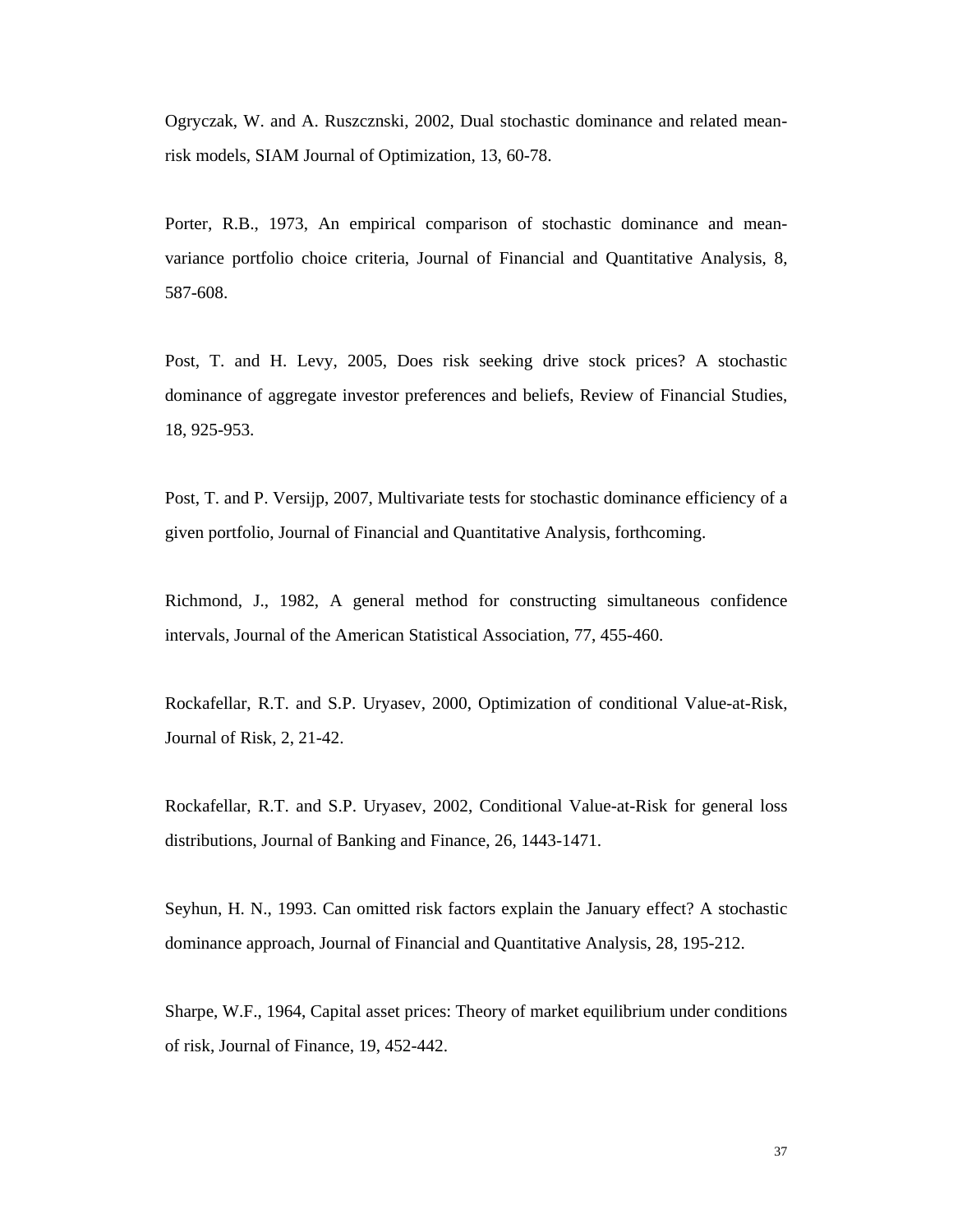Stoline, M.R. and H.K. Ury, 1979, Tables of the studentized maximum modulus distribution and an application to multiple comparisons among means, Technometrics, 21, 87-93.

Taylor, W.R. and J.A. Yoder, 1999, Load and no-load mutual fund dynamics during the 1987 market crash: A stochastic dominance analysis, Journal of Economics and Finance, 23, 255-265.

Tobin, J., 1958, Liquidity preference and behavior towards risk, Review of Economic Studies, 25, 65-86.

Treynor, J.L., 1965, How to rate management of investment funds, Harvard Business Review, 43, 63-75.

Tse, Y.K. and X. Zhang, 2004, A Monte Carlo investigation of some tests for stochastic dominance, Journal of Statistical Computation and Simulation, 74, 361-378.

Vinod, H.D., 2004, Ranking mutual funds using unconventional utility theory and stochastic dominance, Journal of Empirical Finance, 11, 353–377.

Von-Neumann, J. and O. Morgenstern, 1944, Theory of Games and Economic Behavior, (Princeton University Press, Princeton N.J.).

Wei, S. and C. Zhang, 2003, Statistical and economic significance of stock return predictability: a mean-variance analysis, Journal of Multinational Financial Management, 13, 443-463.

Wong, W.K., 2007, Stochastic dominance and mean-variance measures of profit and loss for business planning and investment, European Journal of Operational Research, 182, 829-843.